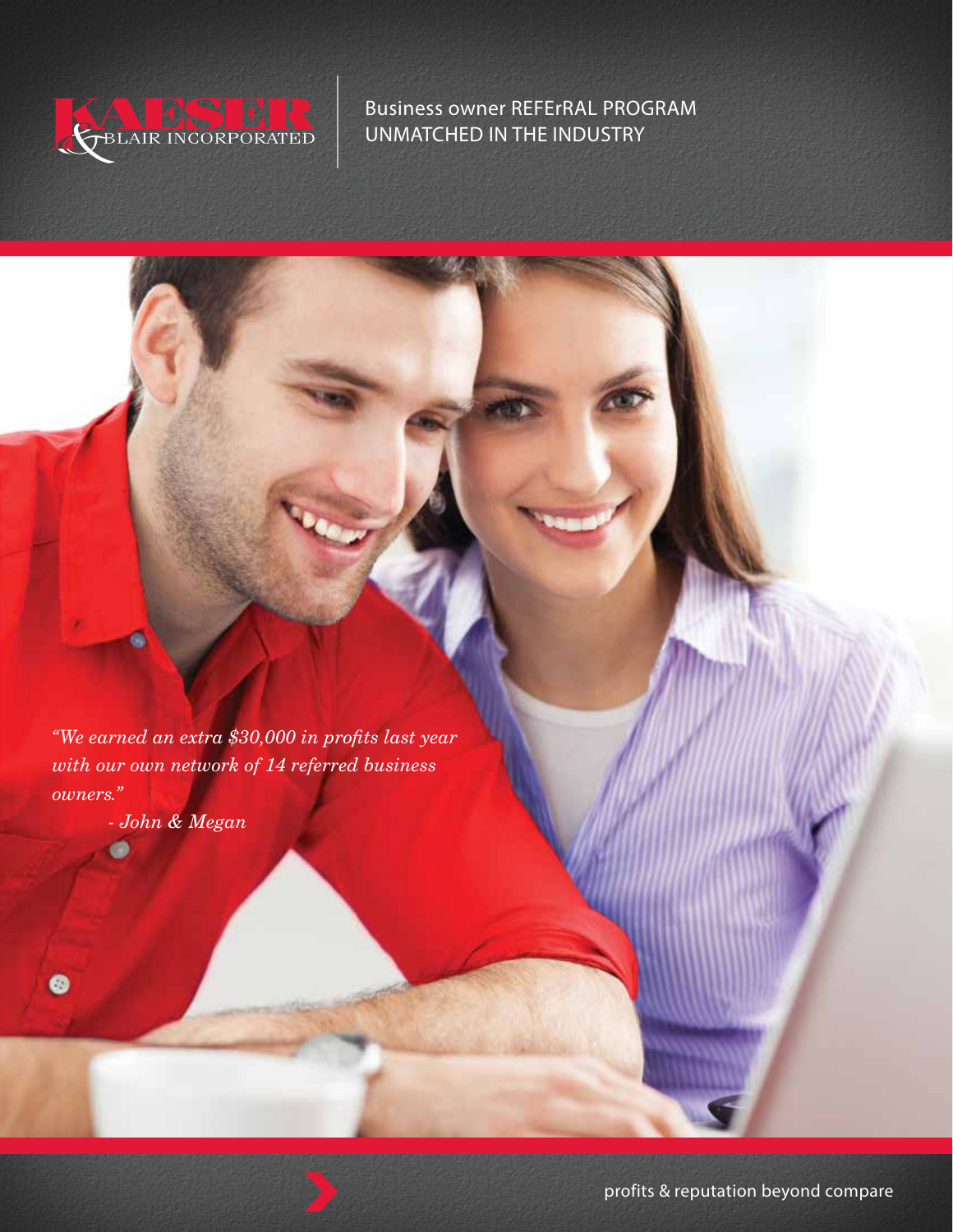

OUR ONE-OF-A-KIND Business owner REFErRAL PROGRAM IS UNMATCHED IN THE INDUSTRY



I've been a part of K&B since 1954, and one of the most rewarding parts of my career has been the development of our one-of-a-kind Business owner Referral Program. It is extremely rewarding for our business owners and represents almost half of K&B's total sales volume. We have many business owners who are making \$10,000, \$20,000, on up to \$60,000 a year from this lucrative and rewarding program.

Richard E. Kaeser, Chairman Emeritus - 1928-2011



The Kaeser & Blair Business Owner Referral Program is a great opportunity to work smarter, not harder! I've seen many of our business owners take their earnings to the next level by referring others with this program. With over \$1 million in overrides paid annually, it is one of the best reasons to become a K&B Business owner – and refer others to do the same!

Kurt R. Kaeser, Owner/President and CEO



No other company in our industry has a program that compares to our Business owner Referral Program. It's not for everybody… but if you're ambitious and recognize the profit potential of marketing promotional products together with a network of business owners this is a highly lucrative program that can significantly increase your income and net worth. Sharing this program with others is an incredible opportunity for you to increase your income and help others achieve success.

Christy Kaeser, Owner/Director of Special Projects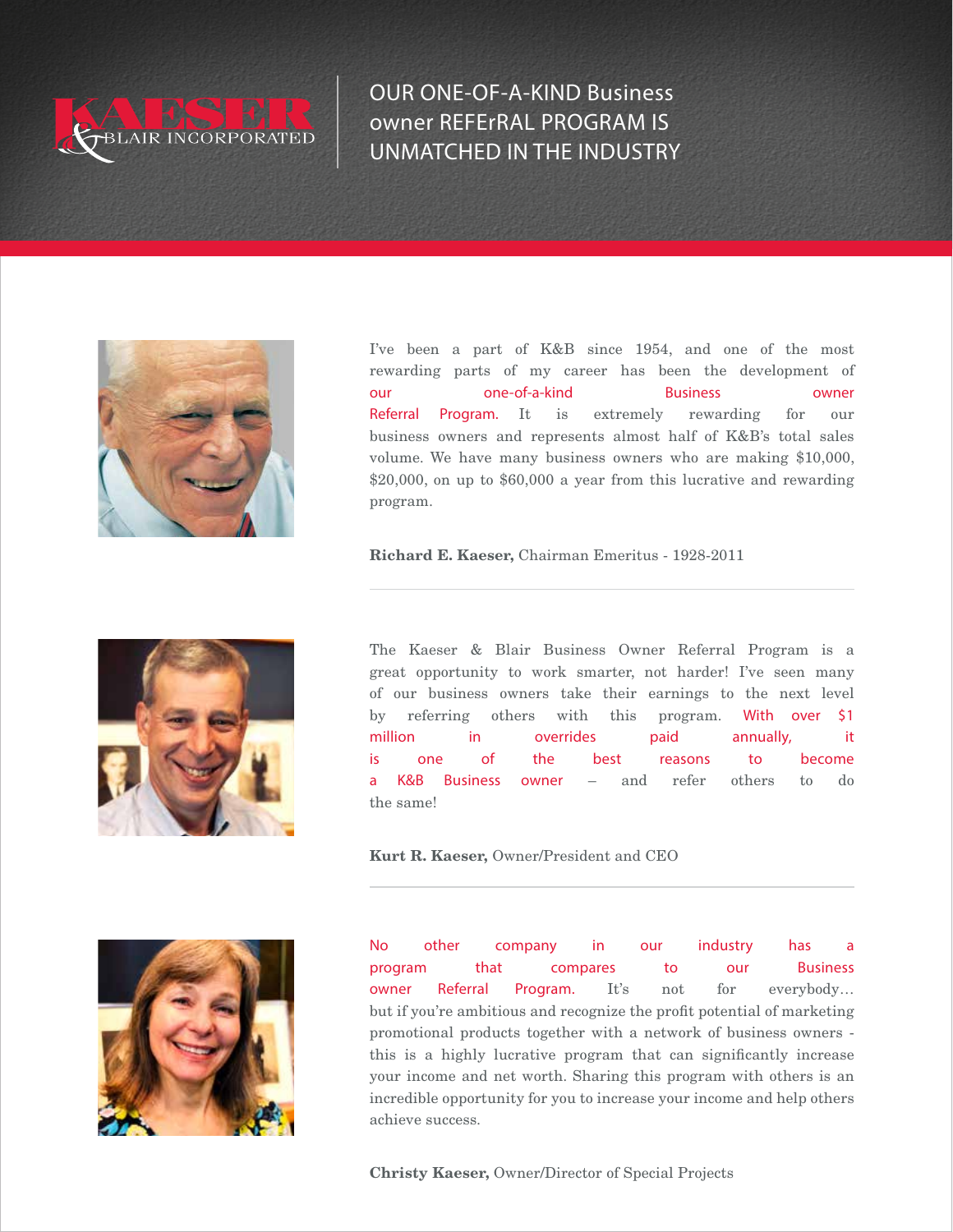# What is the purpose of the Kaeser & Blair Business owner Referral Program?

The purpose for the program is to provide active business owners the opportunity to profit by introducing new potential business ownerships to K&B. It's an opportunity for K&B to grow business with new business ownerships and a great way for business owners to earn profits by referring others to the company.

# How does the K&B Business owner Referral Program give me the opportunity to make even MORE MONEY?

The K&B Business Owner Referral Program is a way for you to leverage your talents in sales and networking by referring others to the K&B program – giving you the opportunity for UNLIMITED EARNING POTENTIAL.

As a business owner for K&B your income is limited to the amount of time and effort you spend on the business personally. When you refer others, the time and effort they spend earn you MORE MONEY!

The K&B Business Owner Referral Program is not multilevel network marketing. The program is offered to K&B sales achievers as an incentive to recruit and support other talented business owners and to provide an additional income stream. It is based ONLY on the override principle and the business owners in your network earn the same as always. The override expense is 100% funded by Kaeser & Blair! You must be an actively selling K&B business owner in good standing to receive override profits.

Benefits of the Business owner Referral Program benefit YOU!

- *•* There is an unlimited profit potential without additional personal sales! For example, if you recruit a competitor's sales person who is doing \$150,000 in annual sales, you will make about \$5,000 in overrides every year! It adds up to significant money because the more successful business owners you convert, or new business owners you find, the more you will make.
- *•* You increase the equity in your business. Your business ownership becomes more valuable on the open market with each additional source of income.
- *•* You can double your business ownership earnings by recruiting five new referred business owners doing about the same volume as you.

*You can double your business ownership earnings by recruiting 5 new referred business owners doing about the same volume as you do.*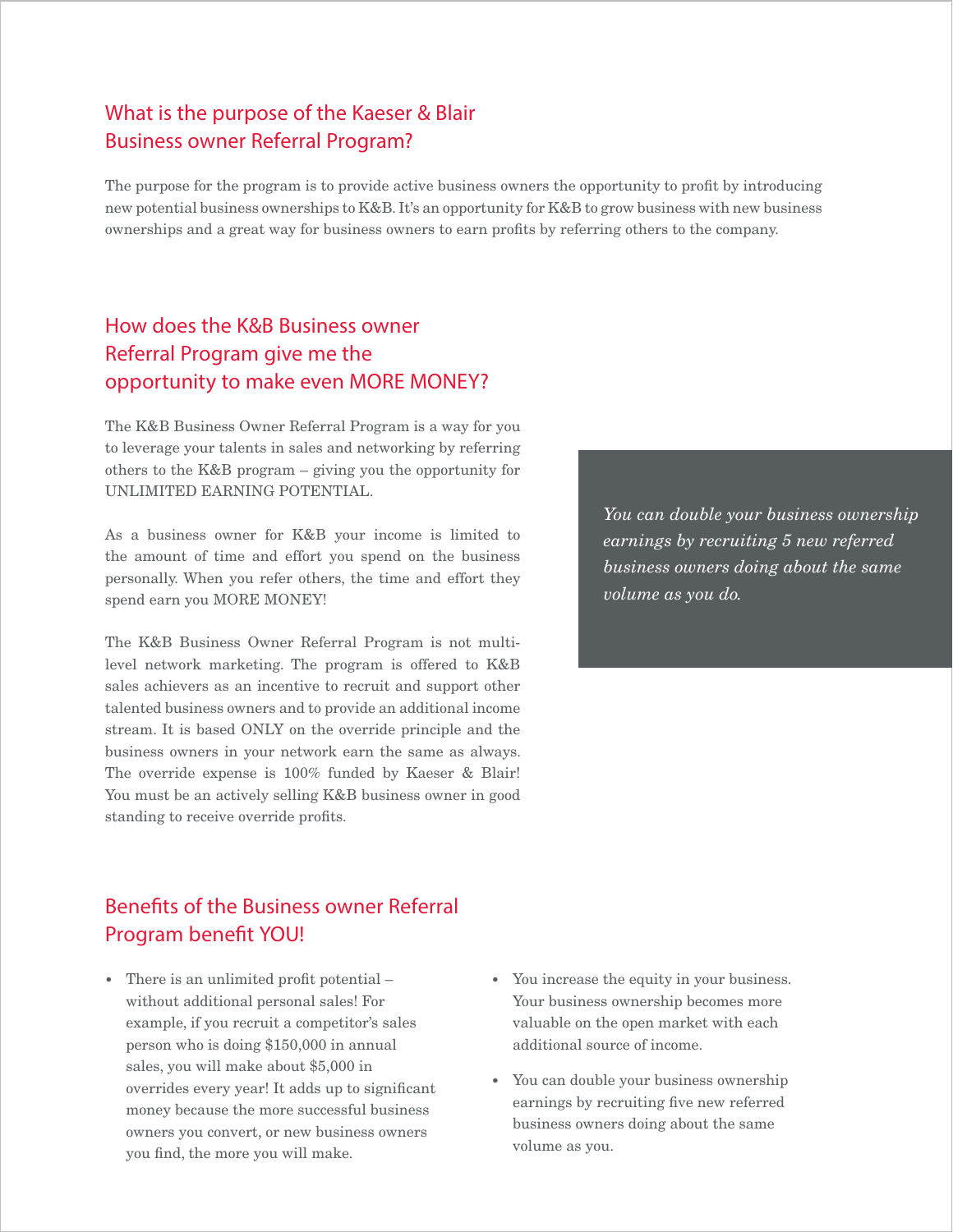

# How does the K&B Business owner Referral Program work?

In order to qualify for the Business Owner Referral Program, you must be an active K&B business owner in good standing. Business ownerships become inactive when 90 days pass without new orders entered in the system.

When you refer another business owner to K&B, they become part of your network of business owners. You receive an override of up to 20% of their profits, based only on their monthly earnings, not their sales volume. Overrides are calculated based on 20% of a 50/50 split of gross margin. If you have just three business owners in your network, and they have combined profits for a single month of \$1,250 your override would be \$250. If your three business owners earn \$10,000 each per year, your overrides would be \$6,000 for the year!

This business model gets more enticing and lucrative with more business owners. Let's say you refer 20 business owners and those business owners earn a total of \$175,000 over the year – your overrides would be \$35,000.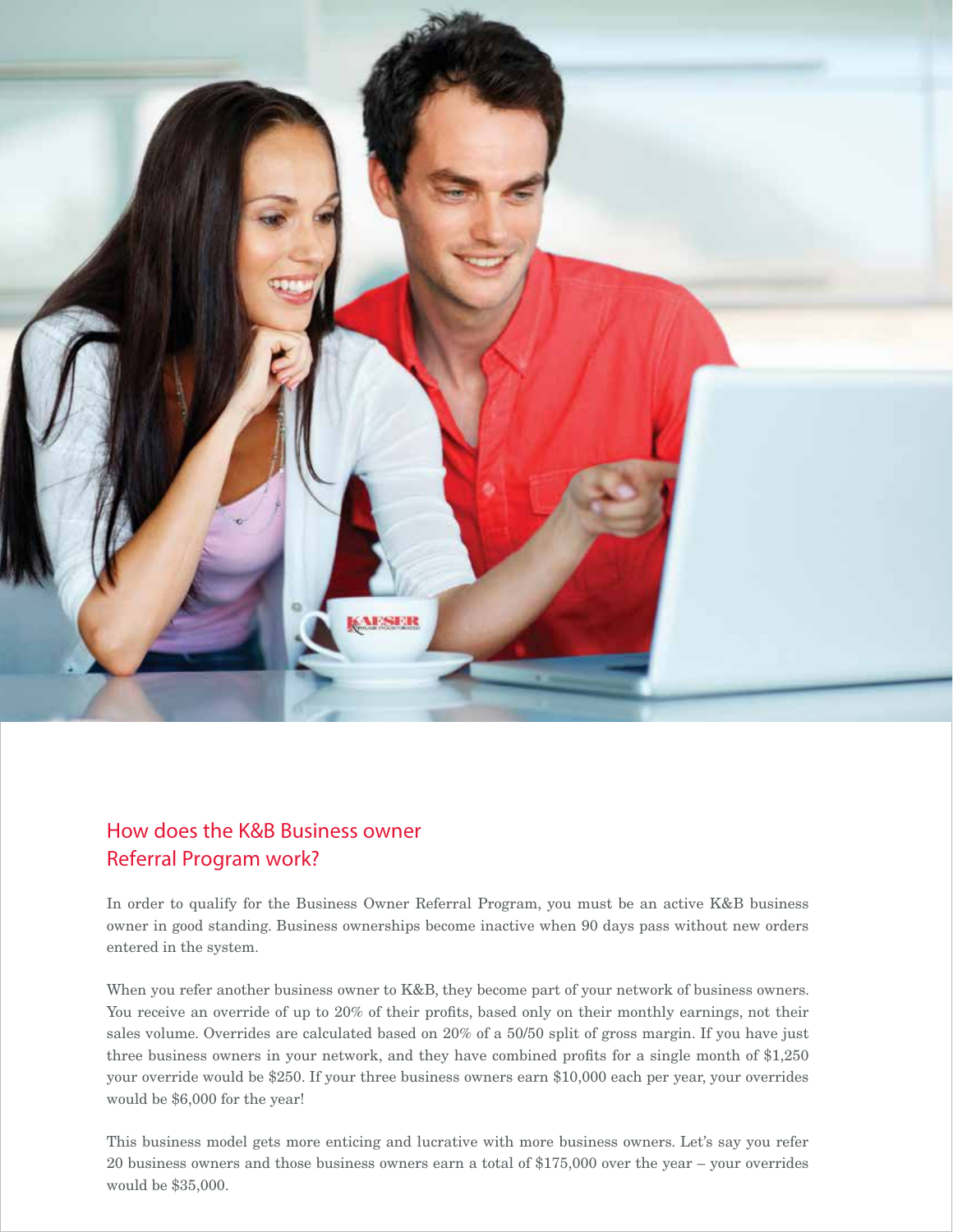# What is the profile of a prospective successful Business owner?

Appearances can be deceiving, and there will always be exceptions, so we will attempt to identify the qualities and characteristics that are most commonly present in a top prospect.

The best quality to look for is experience.

Is there a competitor that has an extensive list of clients and always seems to be neck and neck with you in the race? He or she could be your greatest source of revenue, plus you'll be giving them the opportunity to turn their work into greater profits with Kaeser & Blair. A simple call and cup of coffee can get you started.

Successful K&B business owners are true entrepreneurs. Their #1 motivation is to make money; they have a burning desire to succeed and have a great work ethic. About 60% of K&B's business owners producing \$500,000 in annual sales are women. Plus, there are many husband and wife teams.

A promotional products consultant is a great part-time career for women with school age children, who like to network and want flexible work hours so they can work while their kids are in school. Many times they are seeking supplemental income to help pay for college tuition. K&B has many successful women working 15-20 hours per week making \$30,000 to \$50,000 per year or more.

Business professionals with sales experience are more qualified but not necessarily automatic successes. People who have been successful in insurance sales, marketing, any media sales, business services or advertising generally make good prospects for business owners.

A good prospect should be in a financial situation that will allow them enough time to develop a business ownership. An individual who has difficulty coming up with the \$85 deposit will probably not be a very good business owner prospect.

*Their #1 motivation is to make money; they have a burning desire to succeed and have a great work ethic.* 

*Please Note: Broadcast advertising as well as any regional or national recruiting are not allowed. The K&B Business Owner Referral Program is a local/personal recruiting opportunity that is most effective when you work face to face with your prospect. Any activity that confuses the public between recruiting efforts of an authorized K&B business owner and that of the Corporation, is strictly forbidden. The incorporation of any form of the Kaeser & Blair name into a domain name or web site address is prohibited. Please review the official policies regarding the use of the Kaeser & Blair name and trade marks that can be found in the K&B Success Manual and on Kaeser Central.*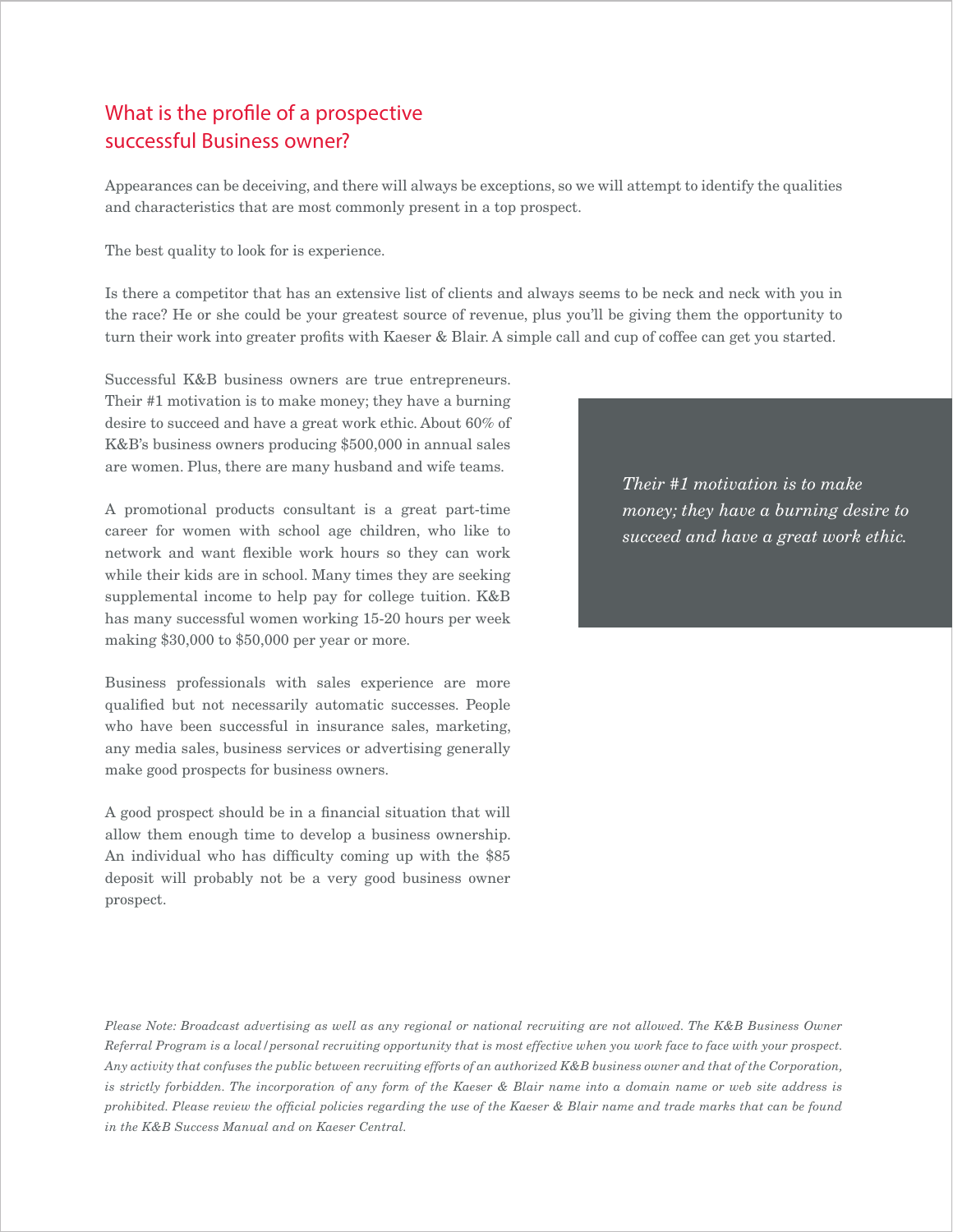

# THANK YOU **BUSINESS** OWNERS YOU ARE THE BEST IN THE

Kaeser & Blair, Inc. Promotional Products & Advertising Specialties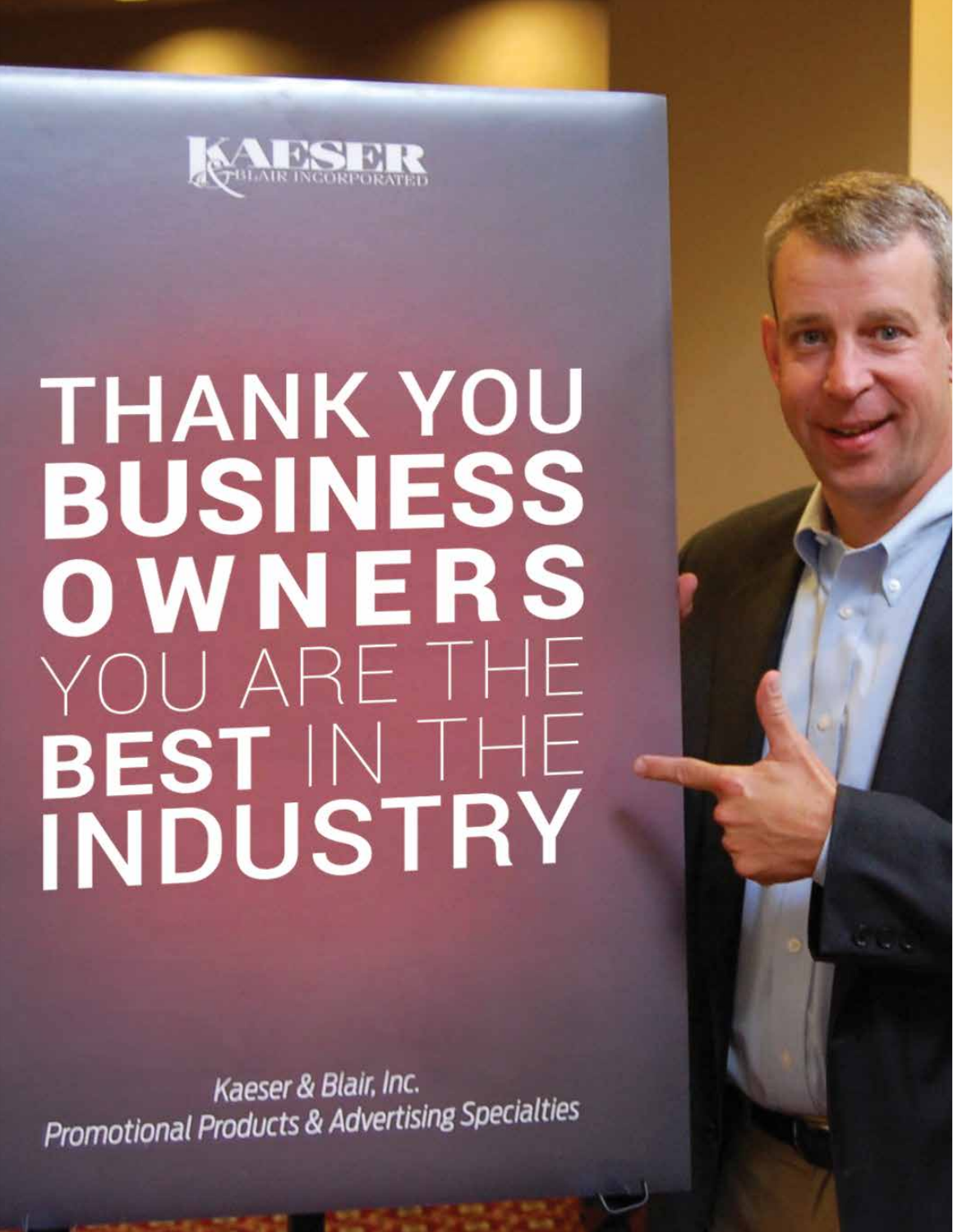# Traditional Ways to Build Your Business owner Network

# Referrals

WHAT IT IS: Referrals are the names of prospects that have been provided to you by another person – either a client, an acquaintance, or a prospect. Referrals are the most efficient way of prospecting.

TYPES OF REFERRALS: (Start by listing possible referral sources):

- *•* Cold only provides name and phone number
- *•* Cool provides name, phone number, and information about the business challenge/pain the prospect has, and thoughts about their decision-making process
- *•* Personal introduction provides name and phone number and calls ahead to tell the person about you, your business, and the kind of work you've done with them
- **Face to face introduction better because the** source accompanies you and adds his impact to the meeting

# Trade Shows and Exhibitions

WHAT IT IS: Booths and exhibits are set up in a large, open floor space in order to discuss business with prospects in an open forum. Usually multiple exhibits and a large number of attendees potentially generate lots of prospects. Also, consider community career fairs that reach out to people looking for a job or searching for a new career.

# **TESTIMONIAL**

**66** I was associated with another distributor for years and became part of the Kaeser & Blair family because of *became part of the Kaeser & Blair family because of their Business Owner Referral Program. It has been a dream come true – I have 17 business owners that generate 29% of my annual income. I would not be making my \$100,000+ without these business owners.* "

Tom, Oregon

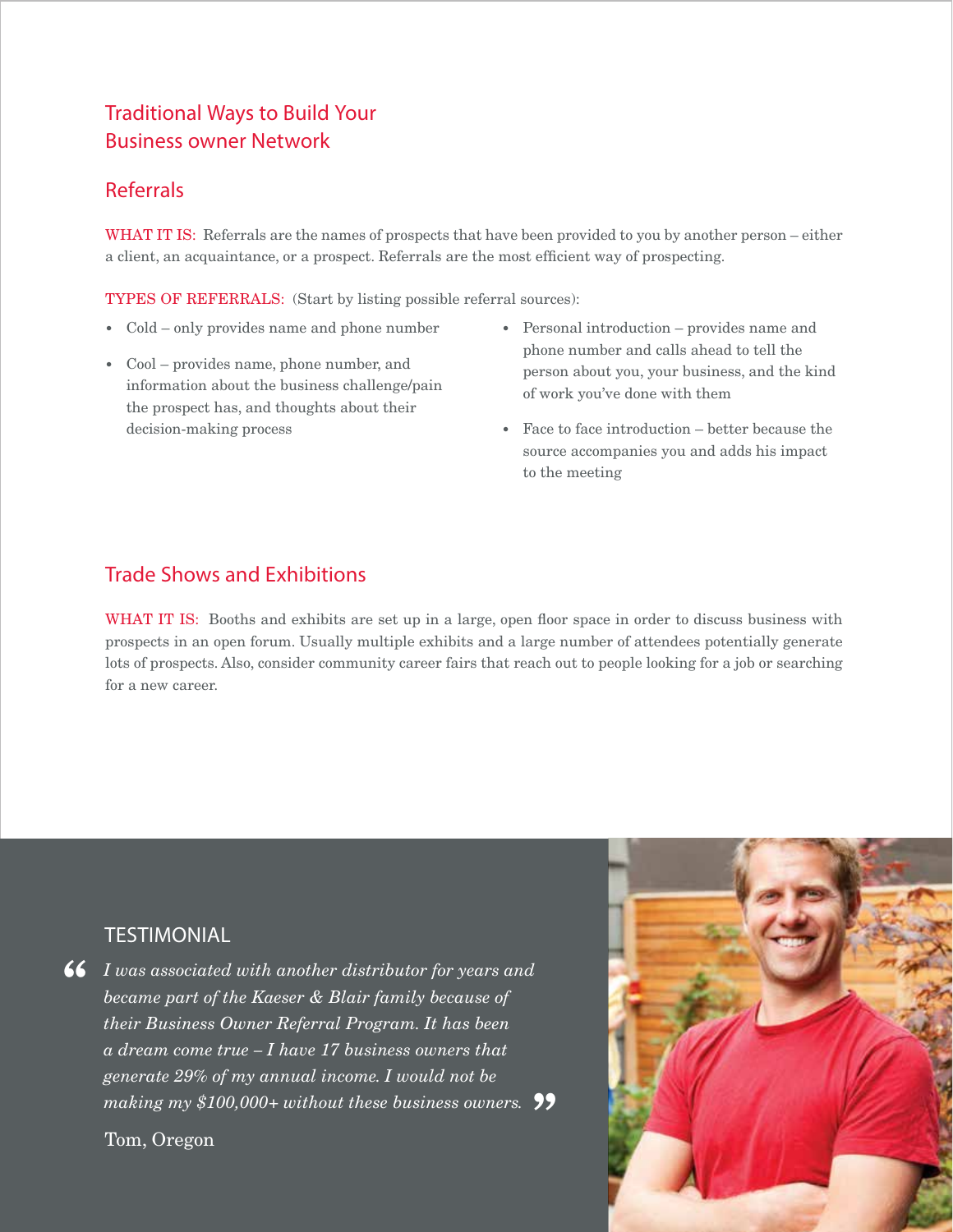

# Networking

WHAT IT IS: Leverage business and personal connections to build your business by networking. Successful networkers make it a habit to attend events in the community with the goal of meeting new people and nurturing existing relationships. It's a great way to increase visibility and build trust with other professionals who may be potential customers, or who may be able to help you by referring other prospects to you. Organizational and business events offer opportunities to interact in person to expand your circle of contacts – your network. Successful networkers often find some of their best clients using this strategy.

There are some groups that are formed strictly for sharing and generating leads, among these are LeTip and Business Network International (BNI).

Less formal networking also occurs at organizational events such as Chambers of Commerce, Boards of Trade, and business and professional associations.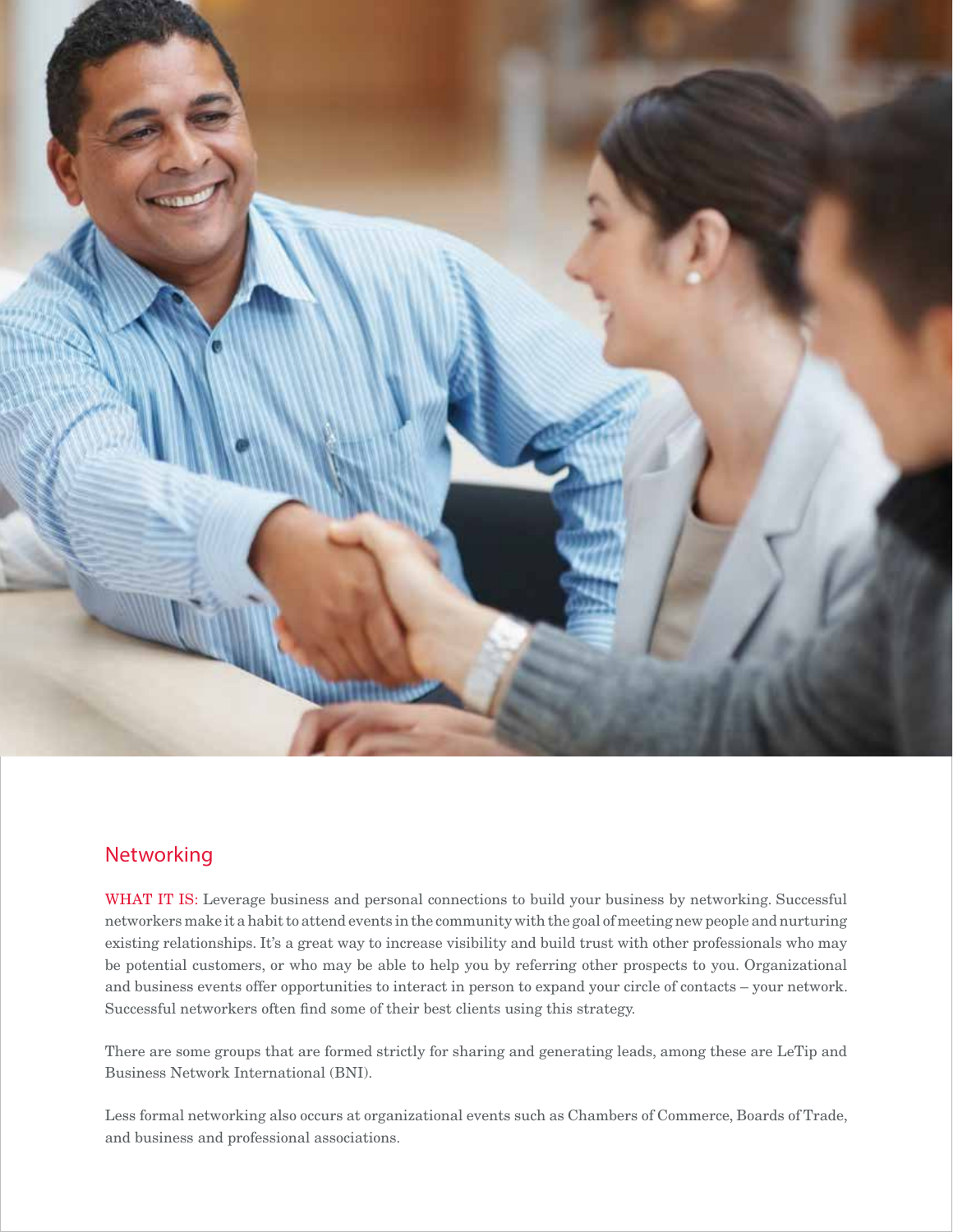# Secrets of successful networkers:

- *•* Show interest in the other person first when engaging in conversation. Look for ways to bring value to the conversation without a pushy sales agenda. Ask questions about what kind of work they are doing currently. Ask how they chose their profession. Ask about hobbies or current events to uncover personal preferences and find common interests. This kind of interaction will allow you to discern how you may be able to bring value to them, either as a potential customer or as a potential business owner opportunity.
- Interestingly, the best listeners also tend to be perceived as more interesting and, as such, people want to be around them. Conversely, those who spend all their networking time talking about themselves tend to be seen as boring or self absorbed. Which would you rather be?
- *•* Look for opportunities to connect others together at events – offer to make introductions to people you already know who may be mutually beneficial to both parties. If you do this in a thoughtful way, people will want to reciprocate by helping you connect with people they know who might be potential customers or business owners.
- *•* It's a good idea to set personal goals for events you attend. It can become easy to spend your time at an event only talking to people you already know: your friends. Make it a point to balance your networking time between existing relationships and initiating conversations with people you don't know to grow your circle of connections. Look for opportunities to schedule follow up conversations with individuals who may be interested in learning more about your products and business owner opportunity, but avoid hard selling at networking events.
- *•* Have your "elevator pitch" rehearsed and ready to share when people ask you what you do. Boil it down to as few words as possible. Depending on who you're talking to, you should be prepared to articulate what you do in 10 seconds or less. If they show interest, you can expand on that 10-second pitch with an expanded 30-second pitch. And if they continue to be interested, you should be prepared to go into more detail that can last up to a few minutes. Ultimately, try to reach a point in the conversation where you invite the person to meet after the event for a one-on-one discussion that goes into more detail.
- *•* The best networkers are give-and-take conversationalists. Take turns talking with the other person. Don't dominate the conversation, but don't be dominated for too long either.
- *•* List organizations that are potential networking groups in your community, and give several a try. You will discover that some events and organizations are more productive for you than others. Building your network is often a trial-and-error process. Don't give up!

*Try to give leads in order to receive leads.*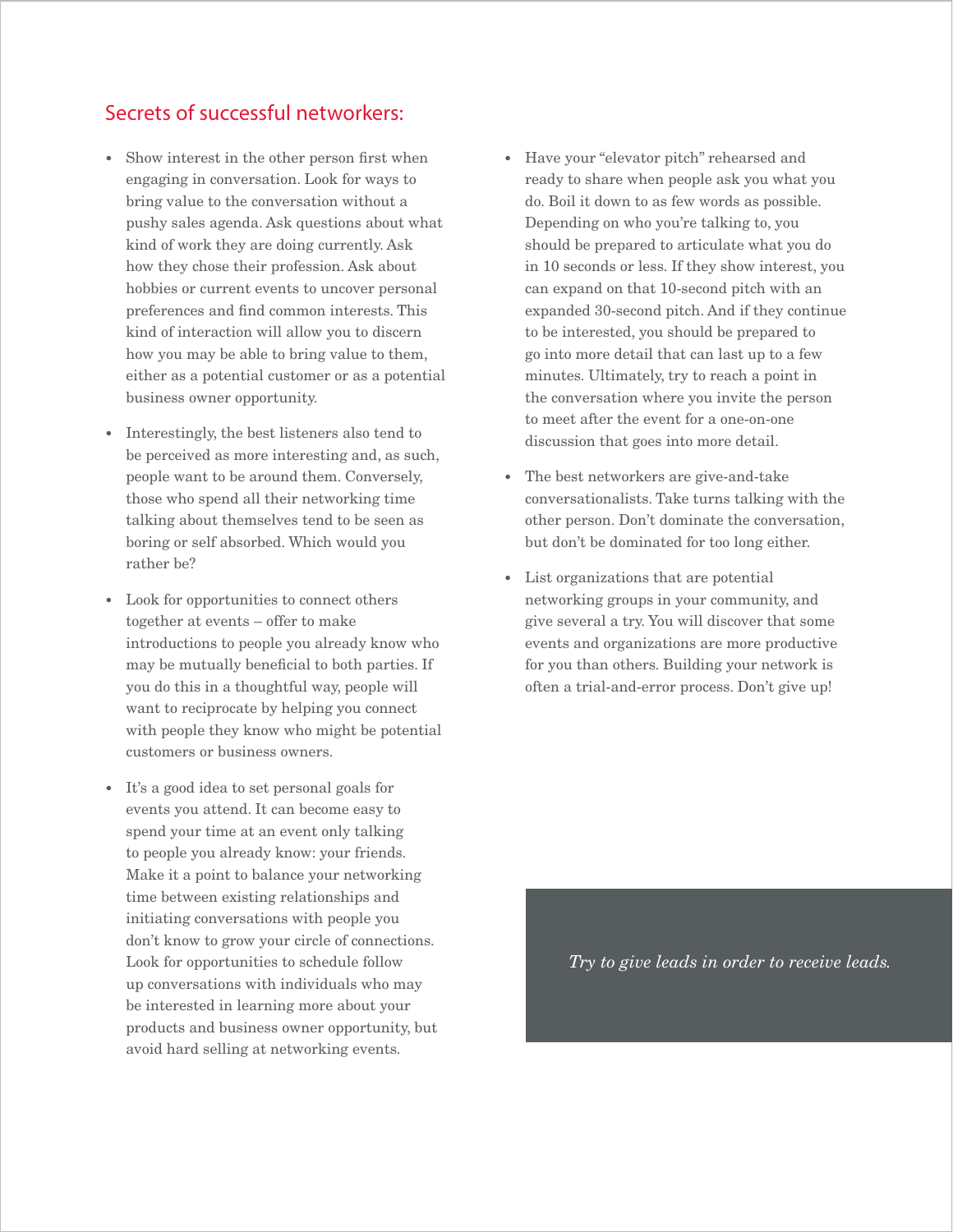# Develop a Powerful Elevator Pitch to Connect with Prospective Business owners

WHAT IT IS: It is a brief, verbal "commercial" lasting no more than 30 seconds that creates interest, curiosity, and gets the attention of the prospect you are addressing. These first words are critical and will determine if the prospect wants to continue to engage in the conversation.

Before a prospect will invest the time talking with you, they need to understand "what's in it for me." It is important to answer that question quickly by focusing on the specific problems or challenges they face. Share with them how the business owner opportunity can be an effective solution and can offer well-defined outcomes they might experience by working with you.

#### TACTICS:

- *•* An effective 30-second commercial needs to focus on three important areas: the challenge, the solution, and the successful outcome you can help them achieve.
- *•* The commercial needs to provide one or two relevant aspects of your product or service. Too much information and the prospect will tune out.

# Example of a 30-Second Commercial to Recruit Other Promotional Products **Consultants**

A big challenge facing promotional products consultants today is maximizing their profits while working 40 hours per week. Kaeser & Blair's one-of-a-kind Business Owner Referral Program enables you to multiply your own sales efforts through others to significantly increase your income and net worth. The 20% overrides you receive on your referred business owner sales really add up. It's easy to make an additional \$30,000 to \$50,000 with the business owners you recruit. It's all about working smarter, not harder.

*Before a prospect will invest the time talking with you they need to understand "what's in it for me."*

Example of a 30-Second Commercial to Recruit Business owners who do not have a Job

Finding a great job today can be really tough – along with having a boss you like! As you may know, I am a promotional products consultant and I own my own business. I started my business for only \$85. Kaeser & Blair provided me with a business owner success kit along with samples, selling materials, and a fail-proof business plan. There is no inventory to buy, no delivery of products, plus they pay you when you place an order with them. The best part – if you have a good work ethic you can easily make \$30,000 to \$50,000 working 25 hours per week, or over \$100,000 if you work full time.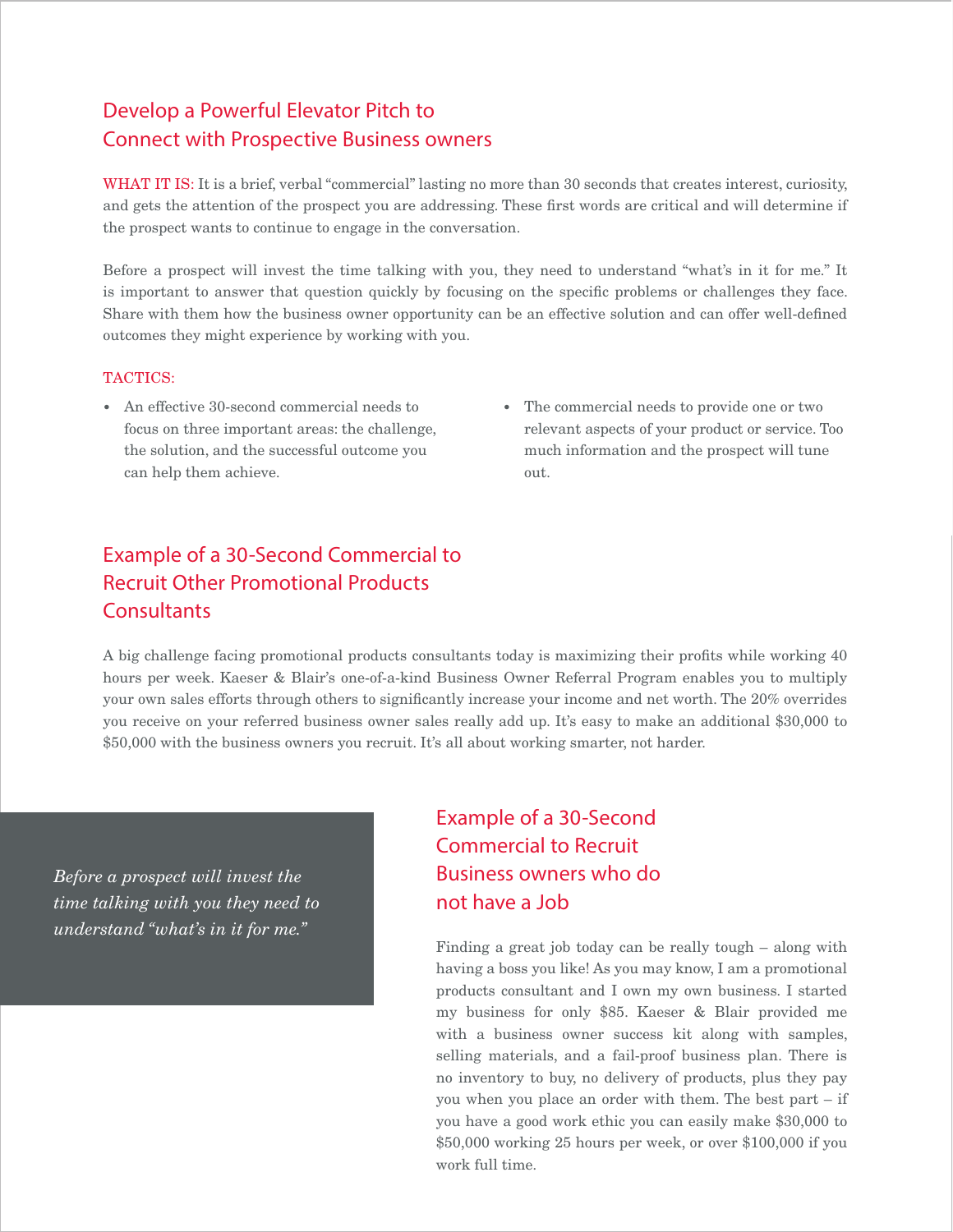

#### $\begin{array}{c} \hline \mathbf{C} \end{array}$  in  $\begin{array}{c} \hline \mathbf{C} \end{array}$  for  $\begin{array}{c} \hline \mathbf{C} \end{array}$  $\infty$

# Build Your Business owner Network and Communicate with your Business owners through Social Media

Social media tools offer a no-cost opportunity to efficiently expand your reach when you combine them with traditional, in-person networking activities.

Developing your presence takes time and effort, but those who persevere and approach it with patience are rewarded with results.

Forgiving for beginners, social media allows you to adapt gradually by establishing yourself on one or two channels and adding others over time, as you become more familiar with how they work. Each channel offers unique opportunities to connect.

Think of social media like a big cocktail party – not a new megaphone. The best party guests are the ones who show an interest in others and LISTEN to what others have to say. Nobody likes a guest who just wants to talk about themselves at a party. Think of it this way and use these tools to listen first. Establish a rapport in the social media space and then carry it over into real life by picking up the phone and asking your new contact for the chance to meet in person.

Here are a handful of the most popular social networking channels, along with some tips on why and how you might consider using each to interact with your business owners and prospects.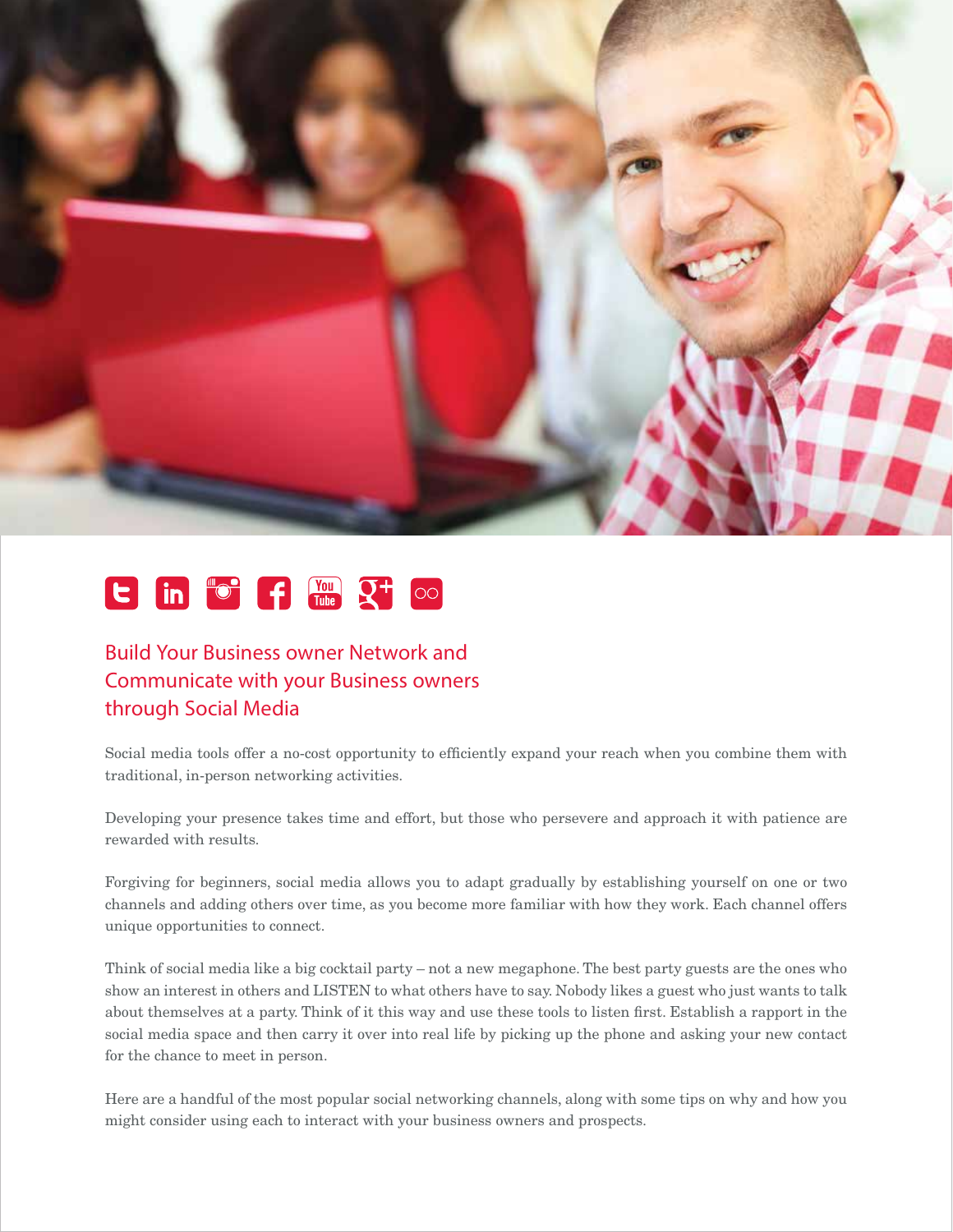## Blogs

WHAT IT IS: Coined from the phrase "web log," a blog is an online journal. Initiate conversations and build an audience around topics you care about by writing and posting short articles.

WHY SHOULD I USE IT? A blog is a great tool for sharing helpful information with clients and prospects. If you publish good content, it builds your credibility and reinforces your position as an expert in your field.

#### TACTICS FOR GETTING STARTED:

- *•* Write articles about the industry and make observations on trends. Share tips and ideas for creative ways your products can be used. Share general business wisdom and insights you've learned through your professional experiences.
- *•* Spotlight clients and their businesses. Share their success stories.
- *•* Compose "Top 10" (or Top 5 or Top 6 etc.) lists where you spotlight favorite, popular, or unique ideas for various niche strategies. (Ex. "Top 10 promotional product ideas for your next golf outing," "10 ways calendars work to promote your business")
- *•* Publish case studies and white papers on nationally recognized companies; identify best practices on how they use promotional products to market their business.
- *•* Connect with prospects and colleagues by visiting their blogs and leaving relevant comments.
- *•* Share ideas for how the products you sell can be used to promote a business.
- *•* Share local community events in which you are involved.
- *•* You can include an invitation to learn more about the Kaeser & Blair opportunity, but keep it discrete.

#### HERE'S AN EXAMPLE OF A DISCRETE MESSAGE ONE BUSINESS OWNER INCLUDES IN THE SIDEBAR OF THEIR BLOG:

"BUSINESS OPPORTUNITIES AVAILABLE: Wondering if the promotional industry might be for you? We can help get you started and coach you to success. Visit one of our most successful Kaeser & Blair business owners at http://www.surgepromotions.com. Like what you see? Contact Rob at: rob@glessnerpromo.com"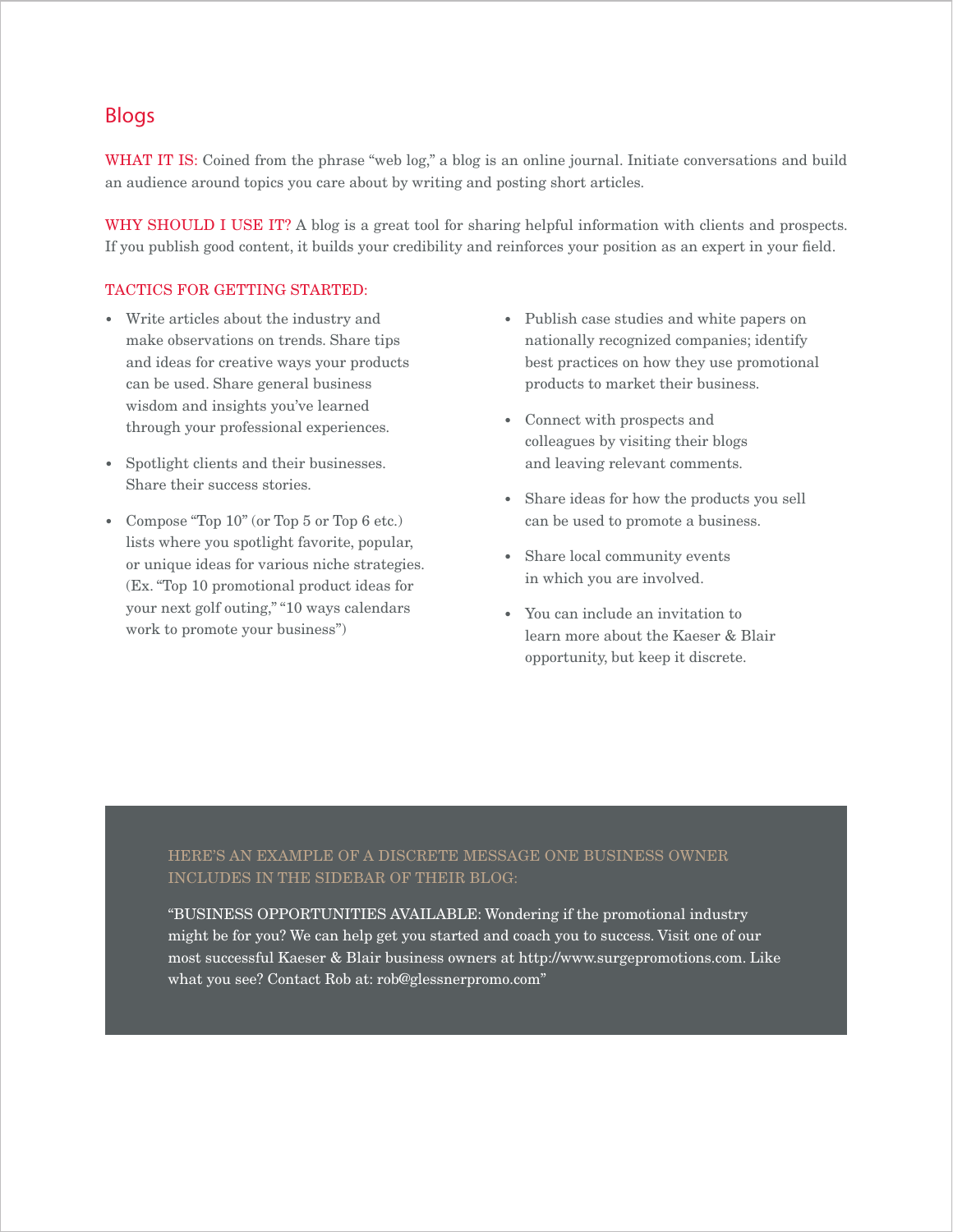# **Twitter**



WHAT IT IS: Also called "micro-blogging," Twitter challenges users to communicate their thoughts, ideas, and information in short bursts of 280 characters at a time.

WHY SHOULD I USE IT? Among all the social media tools, Twitter offers the path of least resistance for connecting with like-minded individuals whom you might otherwise never have met. You can create awareness and maintain relevant connections that can evolve into leads, generate sales, and word of mouth.

#### TACTICS FOR GETTING STARTED:

- *•* Set up a robust profile that includes your name, a friendly photo of your face, an interesting bio that includes at least one or two keywords that speak to what you do as a Kaeser & Blair business owner, and be sure to include a link to your website or blog.
- *•* Invite people to follow you by adding your Twitter handle to your business card, email signature, and include a link to your Twitter account on your blog, website, and other social media profiles.
- *•* Follow people you already know including existing clients. Find them by searching your email address books using Twitter's search tool.
- *•* There are lots of ways to find new people to follow. Start by scanning the lists of people who also follow your early followers. Look for people with interesting bios who are tweeting interesting items regularly. Scan their tweet streams and look to see who they are talking to.
- *•* Try to tweet four or five times per day in the beginning. Include a mix of replies and comments to others' tweets, post relevant links to articles that would be helpful to the audience you are targeting, and occasionally insert posts that are humorous or inspirational. If you do this well, you can occasionally post modest informative tweets about your business activities.
- *•* Search the Twitter stream for keywords to help you find like-minded individuals or prospects who are engaged in relevant conversations. (Ex. "lost my job," "job search," "golf outing")

*Don't always make it about you and your product or service. People don't want to be sold to on Twitter. Make it about relationship building, and the sales will come.*

- *•* Add yourself and find relevant individuals to follow by registering on Twitter user directories like twellow.com and wefollow.com. These tools allow you to search Twitter bios by geographic location (city, state) and keywords. (Ex. "entrepreneur," "marketing," "advertising")
- *•* Follow prominent players in your industry and community. Twitter gives you access to high profile individuals and thought leaders where you can learn, attract their attention, and increase your visibility. Mine the people who follow them to find new relevant follows.
- *•* The Twitter feed is massive and moves very fast. To avoid feeling overwhelmed, don't feel like you have to read every single "tweet!" Simplify, filter and pick who and what you want to track by sorting the people you follow into categories using the "lists" feature.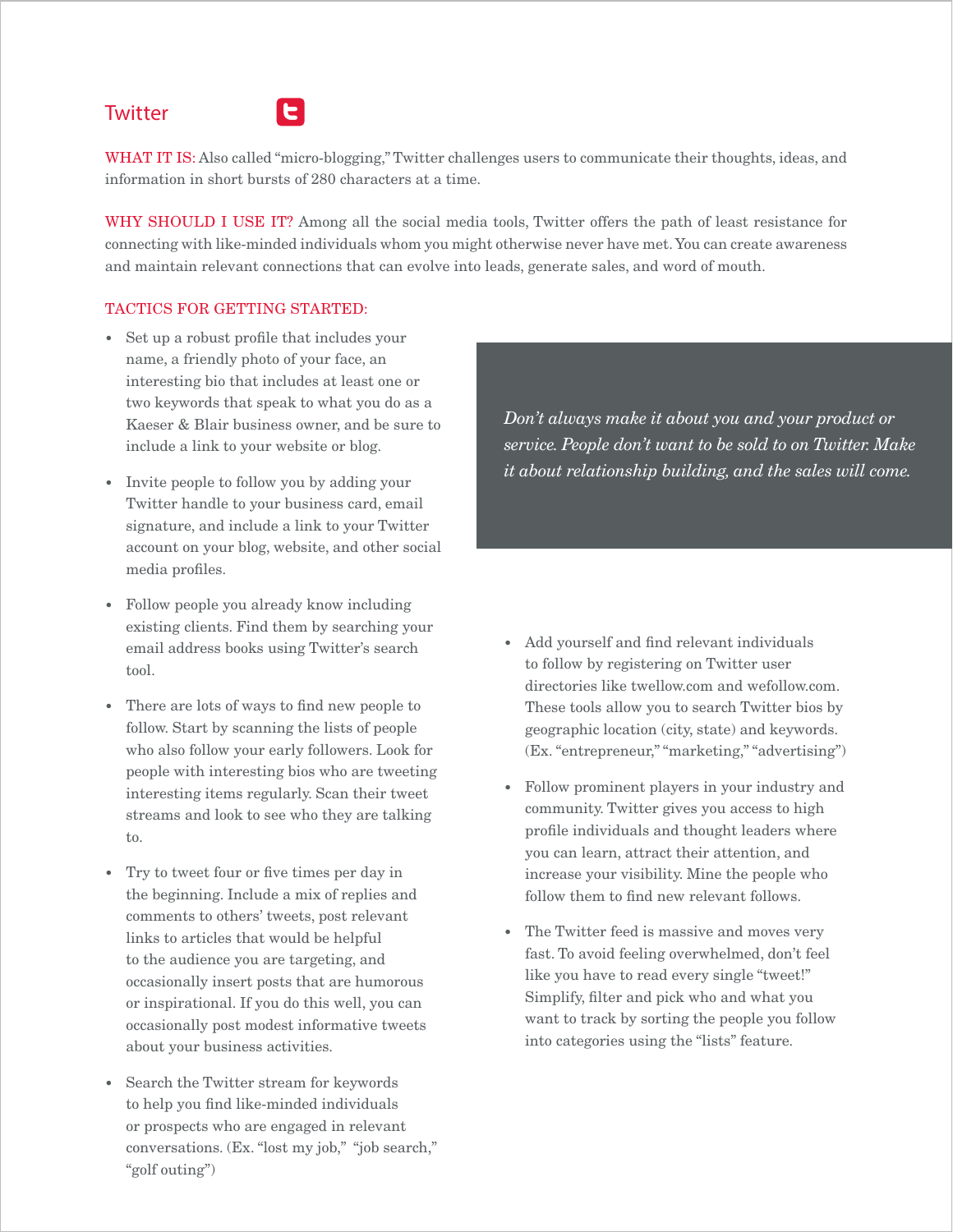# Facebook



WHAT IT IS: The most personal of the social media channels, people use Facebook as a place to stay connected with friends and family. They spend time there talking to one another, posting news, photos, links to online content, and playing games. But they also have unique opportunities to express and share preferences with their connections by "liking" business pages for products and services and by engaging in conversations about them on those pages. This presents unprecedented opportunity for word-of-mouth to spread about your business with speed and ease.

WHY SHOULD I USE IT? People want to do business with people they like. You probably already generate a lot of business through personal relationships. Facebook allows your personal network to easily find and reach you, and makes it easy for them to share what you do with their connections who might need your services.

#### TACTICS FOR GETTING STARTED:

- *•* Set up a business page where your "fans" can "like" your business.
- *•* Title your business page with the name of your independent business identity. (Ex. "Joe Smith Associates," "P&P Promotional Products," "Midwest Sales")
- *•* Don't title your page "Kaeser & Blair." You can share your business ownership affiliation with Kaeser & Blair on the "info" page.
- *•* Having both a personal and business page allows you to separate your personal activities from your business activities. This respects your privacy and the privacy of others.

*If you're not already on Facebook, first set up a personal profile page where individuals can "friend" you. Then set up a business page for your business and proceed with the tips suggested.*

- *•* It's possible to share some of your business activities on a personal profile page, but setting up a business page is the most professional. It allows people who are genuinely interested to "opt-in" and easily share your news and information with their Facebook contacts.
- *•* On the "info" tab of your personal page, include a link to your business website and your business Facebook page, and include a brief line or two about what you do professionally.
- *•* Facebook also has a feature called "Sponsored Stories" that can be leveraged once your page develops an audience and fans are interacting regularly.
- *•* Add free Facebook plug-ins to your website and blog so that visitors can "like" you on Facebook from there. To learn more, Google "how to use Facebook plug-ins."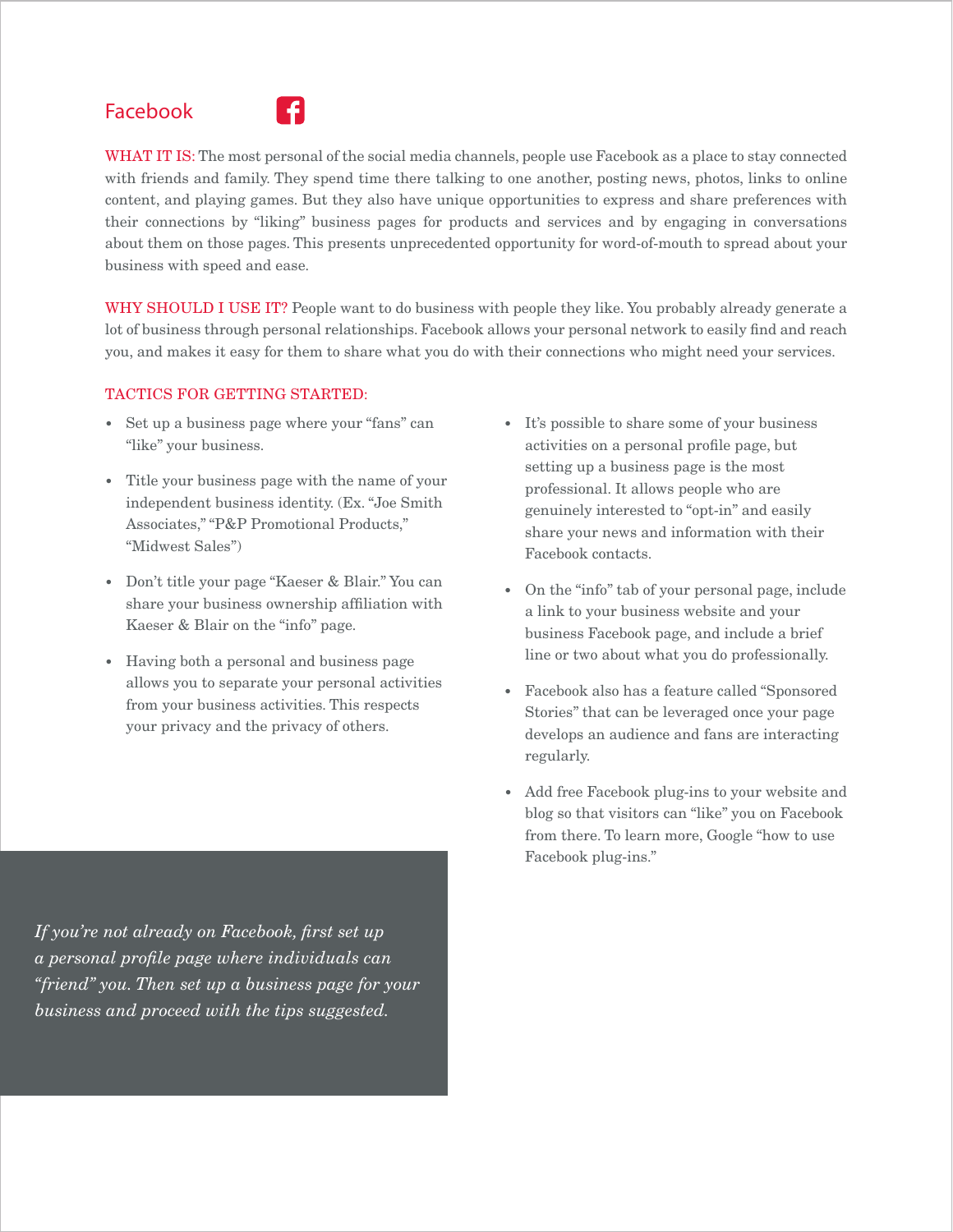# Ways to engage on your business Facebook page

- *•* Consider adding "storefront" to your business page that features a sampling of your product line or rotating specials. There are a number of applications that allow you to do this.
- *•* Consider adding a "careers" tab to your business page where you can post an invitation to contact you about the K&B business owner opportunity.
- *•* Visit Facebook regularly at least once or twice a day.
- *•* Watch your friends' updates on your personal page for comments about job searching and be ready to respond.
- *•* Share a mix of relevant content that is informative, entertaining, and inspiring to your audience, but does not necessarily have anything to do with selling.
- *•* Post updates to your business page regularly, and be ready to respond to comments promptly.

# Ways to engage on your personal Facebook page

- *•* Visit Facebook regularly at least once or twice a day.
- *•* Watch your friends' updates on your personal page for comments about job searching and be ready to respond.
- *•* Share a mix of relevant content that is informative, entertaining, and inspiring to your audience, but does not necessarily have anything to do with selling.
- *•* Post updates to your business page regularly and be ready to respond to comments promptly.
- *•* Avoid posting too frequently. At least once a week and no more than twice a day is a good range.
- *•* Avoid posting too frequently. At least once a week and no more than twice a day is a good range.
- *•* Create a publishing calendar for yourself. Use this to plan ahead and plot content ideas for your business page.
- *•* On your business page, post links to stories that your audience cares about; ask questions, listen, and talk back when your fans leave comments on those posts.
- *•* Create excitement by announcing new products and promotions.
- *•* Share ideas about how to use your products effectively.
- *•* Share photos and videos.
- *•* Provide links to complimentary resources that would be helpful to your audience.



- *•* Reconnect using "www.facebook.com/findfriends" to find old classmates and coworkers to expand your reach and find prospects.
- Share photos and videos.
- *•* Expand your reach.
- *•* Facebook offers inexpensive advertising opportunities that can be laser-targeted to reach users. You can choose keywords that narrow your audience to a specific geographic location, and can even target people by a specific age demographic, gender, hobby, or professional/personal interests.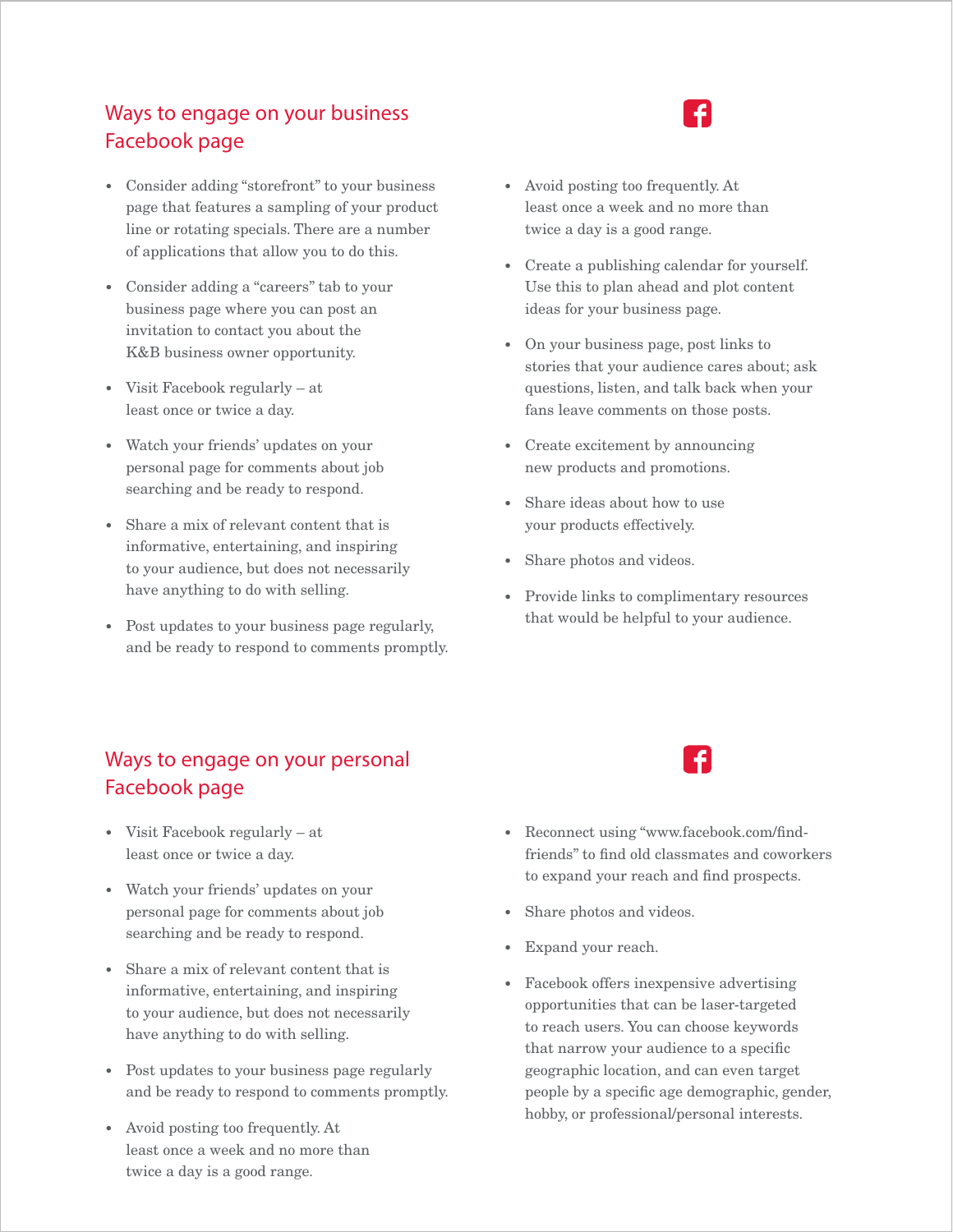# Linkedin



WHAT IT IS: Often described as the "Facebook for business," this tool offers you the chance to build a virtual rolodex.

WHY SHOULD I USE IT? LinkedIn doesn't just keep track of your business connections, it reveals how individuals in your network are connected to one another as well as how you may be connected (through them) to prospects outside your network. It also offers highly targeted niche discussion groups where new relevant connections can be made.

#### TACTICS FOR GETTING STARTED:

- *•* Reinforce your business credibility by establishing a robust professional profile using searchable keywords to describe your areas of expertise.
- *•* Position yourself as the owner of your own company and include your company name first. Then add "Independent Authorized Business owner" of Kaeser & Blair Inc. to your profile.
- *•* Post periodic status updates on your profile to keep your connections current. Share recognition, industry news, and relevant information.
- *•* Create awareness and establish yourself as a thought leader in your industry. Join discussion groups and periodically scan posted discussions looking for opportunities to make relevant comments that bring value to the conversation. Work to contribute without being "salesy."
- *•* Search for prospects within a geographic area and search profiles by keywords that indicate a certain kind of experience or expertise. (Ex. "outside sales," "entrepreneur," "advertising," "promotional products," "specialty products")
- *•* Once you identify relevant prospects using keywords, you can then determine if you have an existing connection that might help make an introduction.
- *•* LinkedIn is less casual than Facebook. Updates and content you share should be professional and focused on business topics.

*Create awareness and establish yourself as a thought leader in your industry. Join discussion groups and periodically scan posted discussions looking for opportunities to make relevant comments that bring value to the conversation.*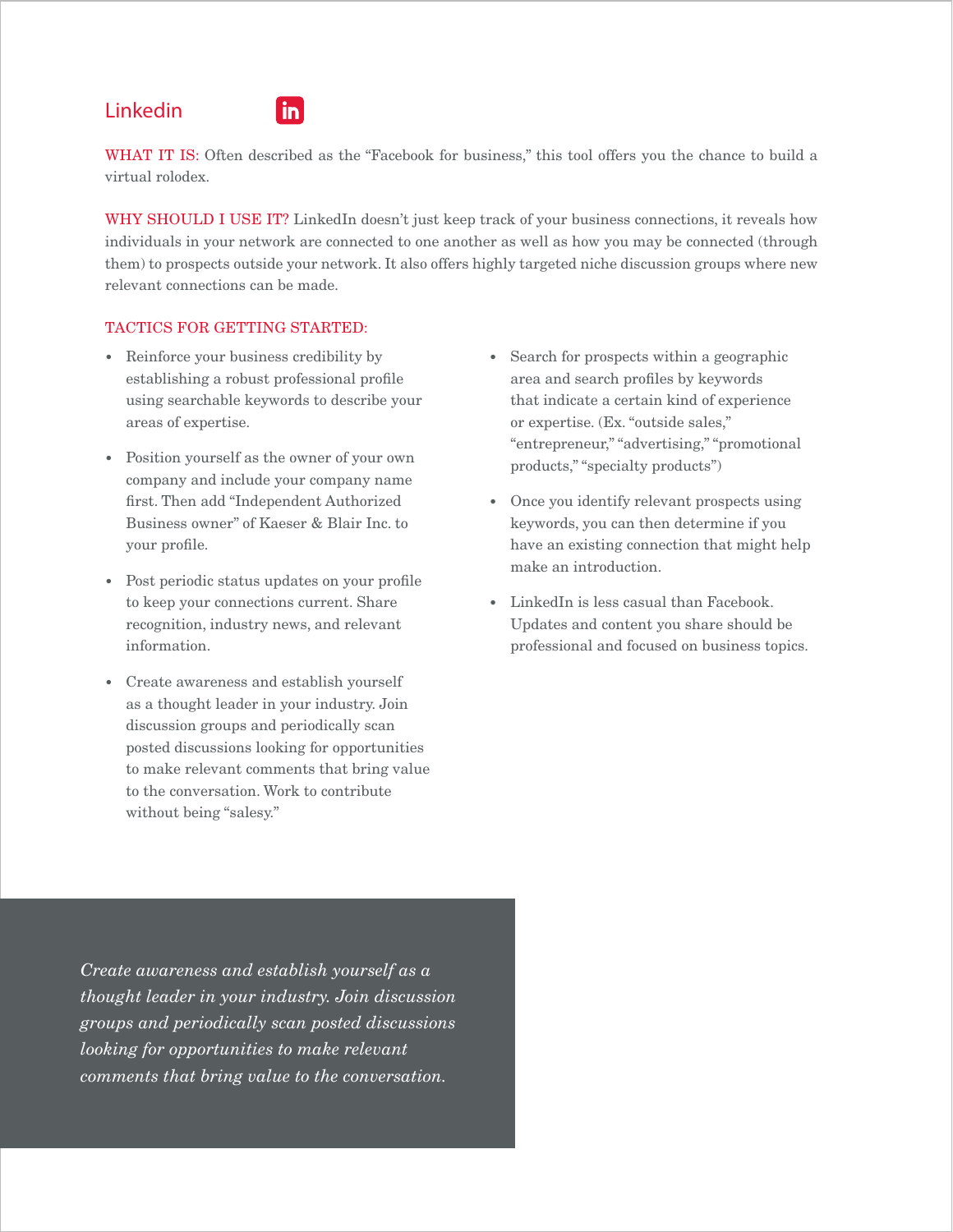

# Google+



WHAT IT IS: While relatively new compared to social media standards like Facebook, LinkedIn and Twitter, Google's own social network, Google+, continues to grow their slice of the social pie. Fully integrated with Google's menu of services, anyone with a Gmail account already has a Google+ account, whether they use it or not.

#### WHY SHOULD I USE IT?

- *•* Connect and share content in a low impact way, similar to Twitter's model. It's okay to add individuals you don't know personally to your "circles," on Google+, which can serve as a softball icebreaker if done with purpose and not just randomly.
- *•* The platform has a simpler, cleaner look and feel, compared to Facebook. It has attracted individuals who seek an alternative that has less noise.
- *•* The audience has an edge when it comes to connecting the male population. Roughly 64% of users on Google+ are men. Approximately 58% of Facebook's audience is female.
- *•* Because it's Google's own product, business profiles and content shared on Google+ likely carry some extra weight when it comes to visibility in search. Be sure to optimize your personal Google+ page with a robust, keyword-rich bio description. Then you can set up a separate Google+ company profile page for your business.
- *•* The Google+ Hangouts is a favorite feature among regular users. It allows users to engage with their friends in group conversations and video stream. It allows real time photo sharing and face-to-face interaction via computer with webcam, iOS or Android products.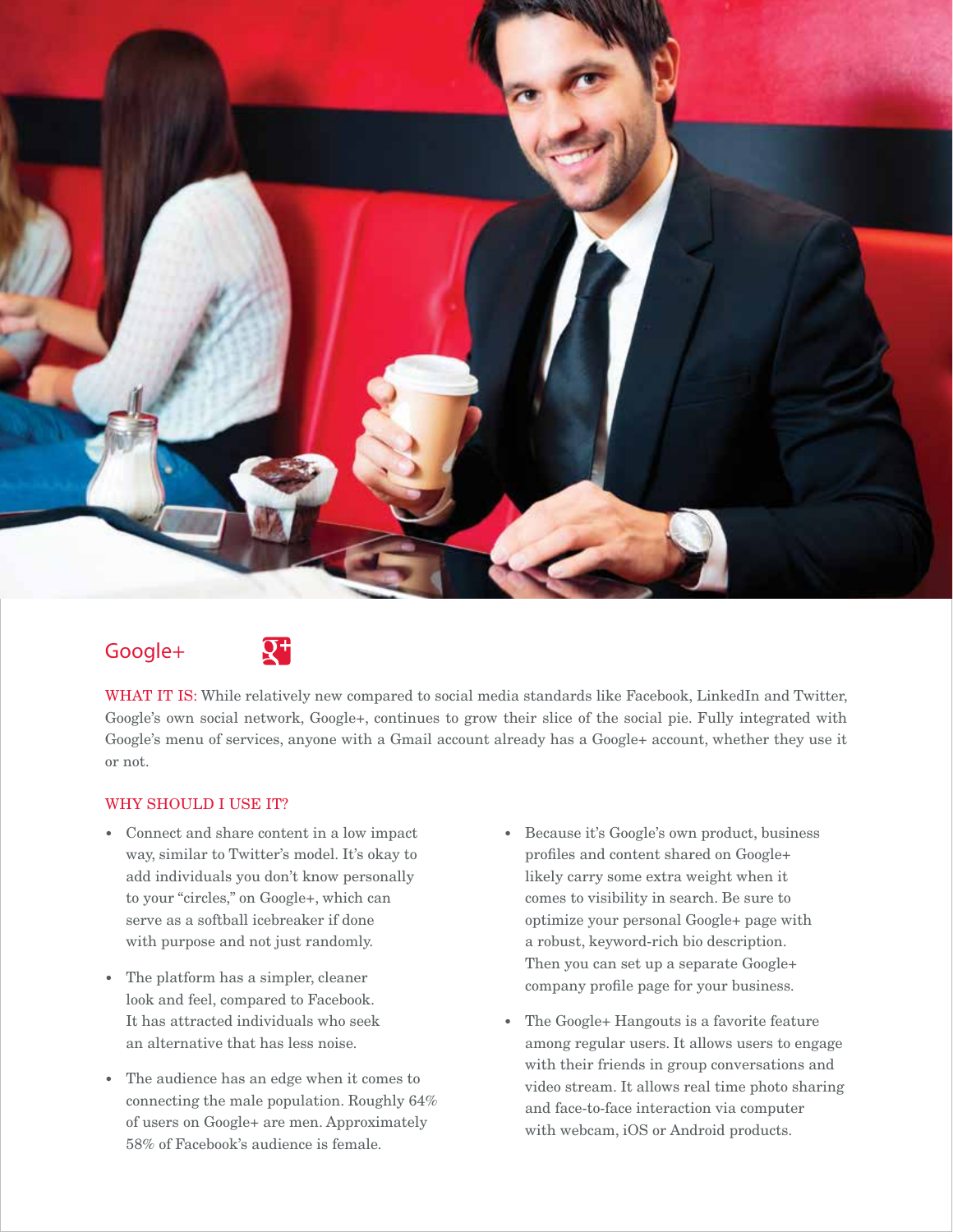## Instagram



WHAT IT IS: This is a simple, clean photo-sharing tool that functions very similarly to Twitter and Facebook. Instagram combines Facebook's commenting and "liking" feature with Twitter's "following" and tagging features.

#### WHY SHOULD I USE IT?

- *•* This channel offers another chance to build your personal brand identity and increase visibility.
- *•* Protocol for following people you don't know who share your interests or are potential prospects is perfectly acceptable very much the same way you would follow individuals on Twitter.
- *•* Pictures stored on Instagram can be easily shared across other social media channels like Facebook and Twitter, but are also easily found by search engines like Google when tagged with keywords.
- *•* Filter features allow users to add artistic flair to images.
- *•* Adding relevant keywords and hashtags to each image description increases visibility.
- *•* You can attract followers and follow other people on Instagram and engage by "liking" and making comments on each other's images.

## Flickr



WHAT IT IS: This is a photo-sharing tool that offers the opportunity to store a certain number of pictures for free. A pro account is very cost effective at about \$50.00 per year and offers unlimited use.

#### WHY SHOULD I USE IT?

- *•* Pictures stored on Flickr can be easily shared across other social media channels like Facebook and Twitter, but are also easily found by search engines like Google when tagged with keywords.
- Share "behind the scenes" images in your Flickr gallery that give followers a sense of being an insider. This builds trust and loyalty by sharing you as a person not just a business entity.
- *•* Increase exposure for your products by storing pictures and tagging them with keyword descriptions. Be careful to stay objective when describing images and don't include "salesy" copy to ensure adherence to Flickr's terms of service.
- *•* With permission, spotlight clients and share their successes.
- *•* You can attract followers, follow other people on Flickr, and engage by making comments on each other's images.
- *•* There are discussion groups on Flickr for every topic imaginable, where individuals can share and talk about relevant images.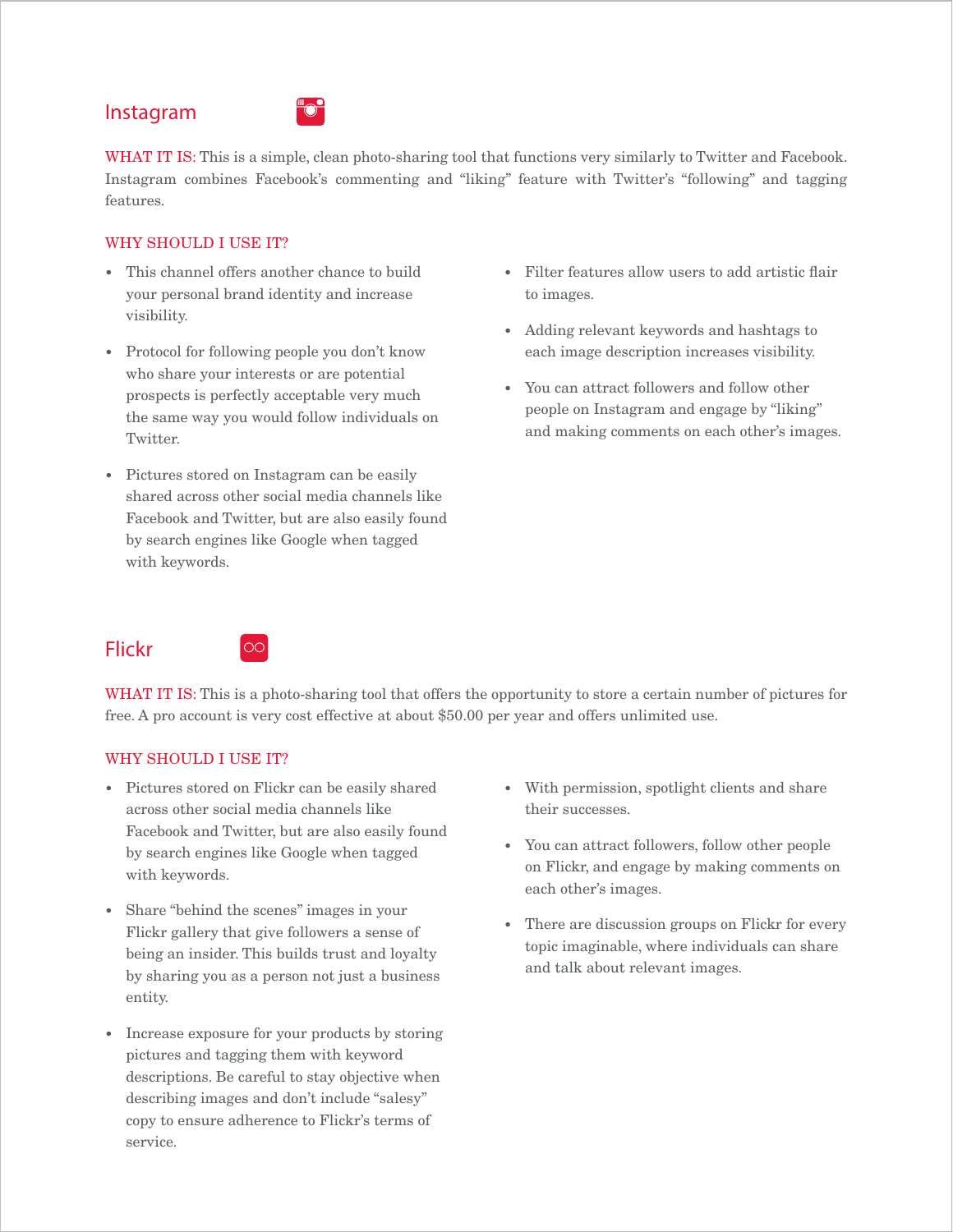

*A picture is worth a thousand words, and when you attach appropriate descriptions and keywords to your images online, they become highly searchable – increasing your visibility to customers.*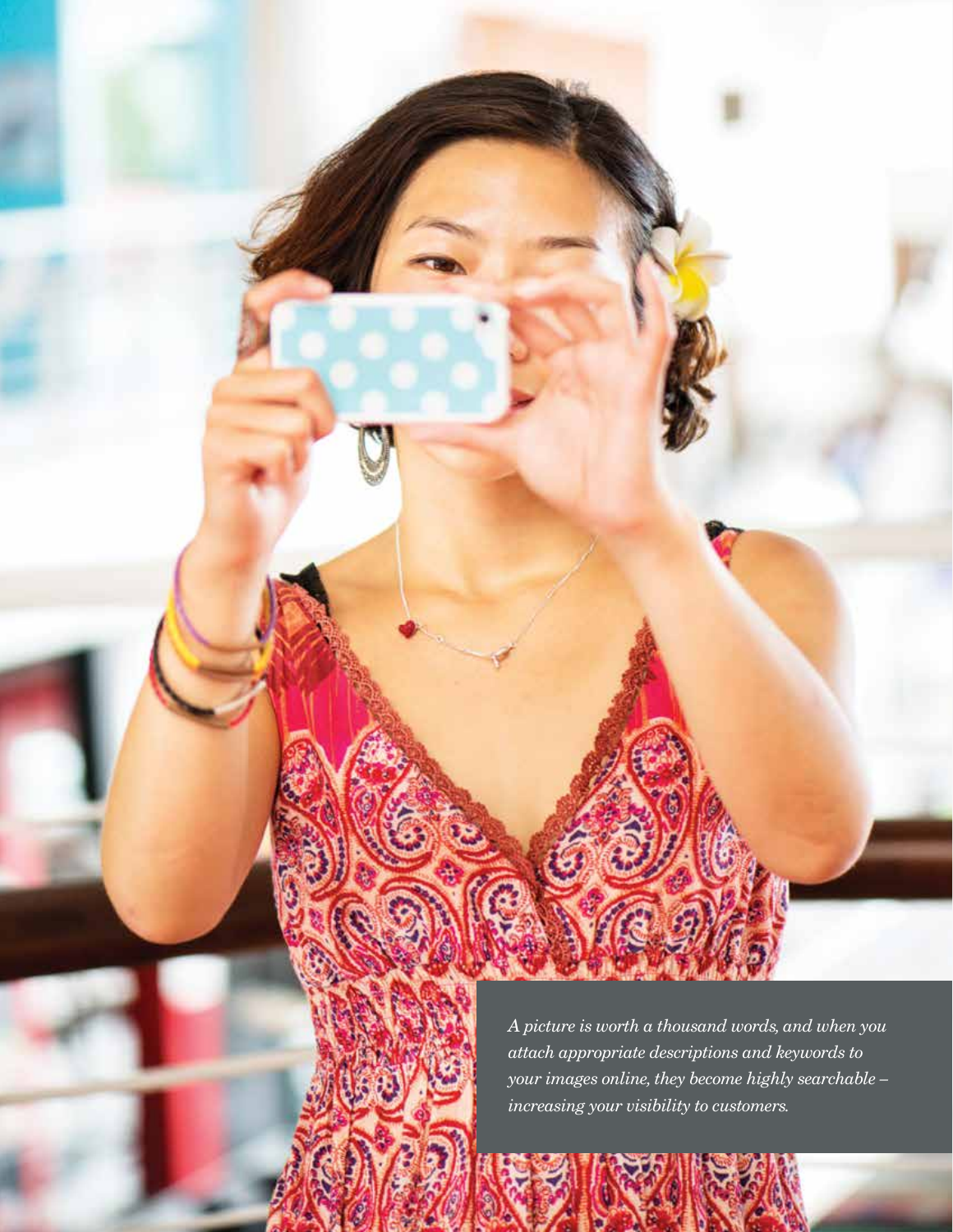# YouTube



WHAT IT IS: Don't ignore YouTube. This second largest search engine in the world, behind Google, is a powerful platform where users can upload and share video content. You don't have to be a professional videographer to leverage YouTube. Today, even mobile phones come equipped with video cameras that take surprisingly good quality footage. You can create short video clips, upload and store them on your own YouTube channel, directly from a smart phone. Videos are easy to share with your network of prospects and business owners across all social media channels, and they lend themselves to circulating virally when they contain content that is highly engaging, entertaining, or informative.

*Build a collection of "favorites" on your YouTube account to share clips other people have uploaded. Include best practices from colleagues, clips from manufacturers, clients, and other business partners.*

#### WHY SHOULD I USE IT?

- *•* Create clips that introduce you, your business, and interests.
- *•* Spotlight products that are hot sellers and share events.
- *•* Build a collection of "favorites" on your YouTube account to share clips other people have uploaded. Include best practices from colleagues, clips from manufacturers, clients, and other business partners.
- *•* Record interviews with clients and experts in your network about relevant topics. Upload the videos to your channel to share with your network. This is a great way to give recognition, exposure, and generate goodwill in your networking relationships.
- *•* Upload video clips from YouTube into your blog or website.
- *•* Establish yourself as a thought leader by creating how-to videos on subjects that cover your area of expertise.
- *•* Tag your clips with relevant keywords, give them clear titles, and include detailed descriptions so that search engines can find them. This is a critical step that can make a huge difference between videos that flounder in obscurity and those that are visible and productive.

These are just a few of the endless opportunities presented by social media to expand your network and build relationships. With that said, it can be overwhelming to take on all these tools at once. If you are new to social media marketing, know that it is possible to start with one or two of these channels and add to your social media toolbox over time as you become more comfortable.

Talk about social media when you attend meetings and events, and determine which channels your existing network seems to use most. Establish a presence with those tools first. Starting is half the battle, and slow and steady wins the race.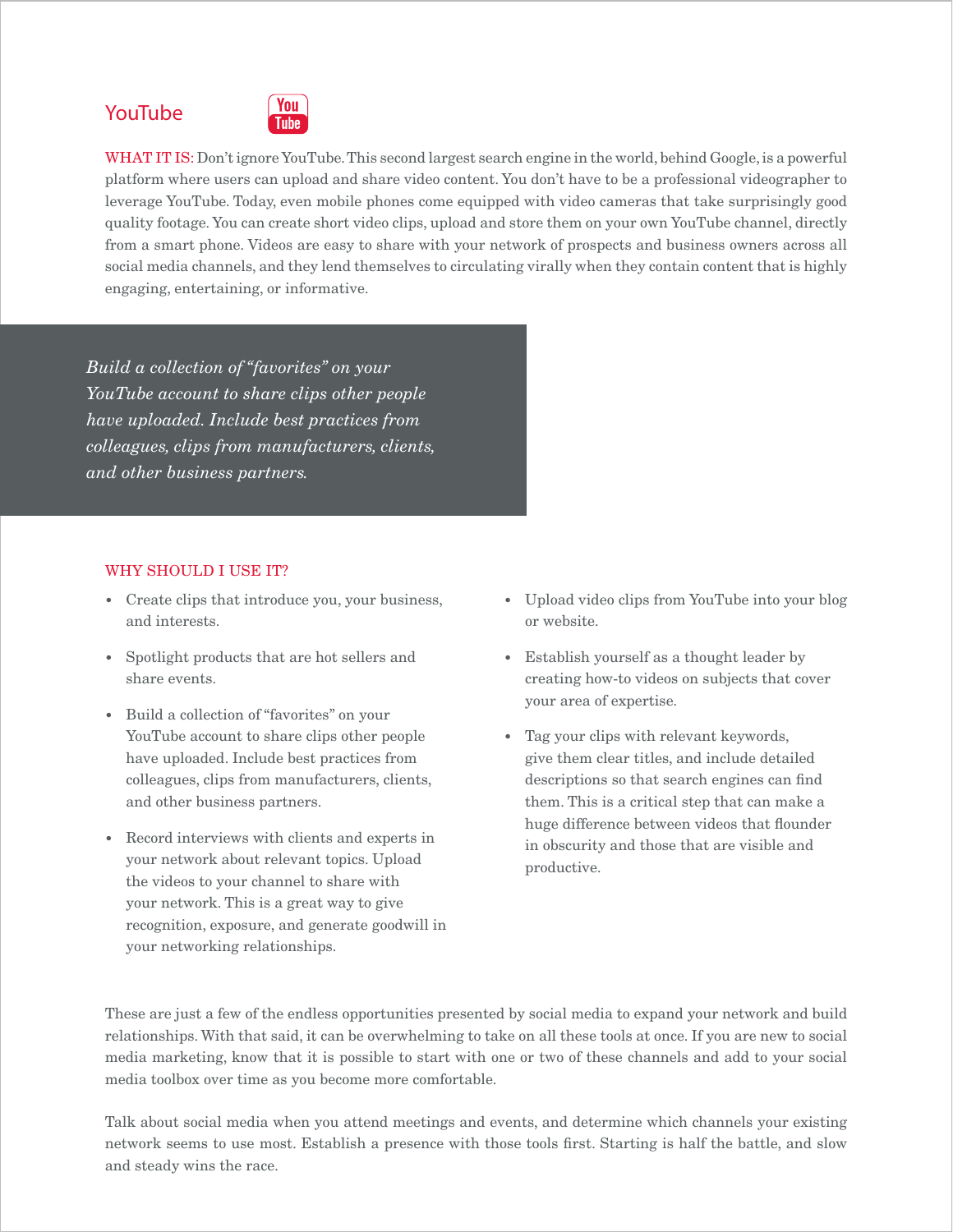

# What to discuss with a potential Business owner about the K&B Business owner Program

- *•* Keep your presentation realistic and truthful. You're successful in this business. Tell them how it works for you and why you think they have what it takes.
- *•* Don't forget to briefly tell them about the history, success, service, and support provided by Kaeser & Blair.
- *•* Assure them this is not multi-level marketing. They really are in control of their income and the ability to make money is limited only by their effort and the hours in the day!
- *•* Don't ask for an answer right away. Allow them to consider the opportunity and visit our web site for more information. Schedule a time in the near future for a follow-up call or to set up another meeting. They should not feel rushed or pressured and should be allowed to ask all the questions they need to make an informed decision.

If the first meeting goes well, you will want to provide your prospect with one of our informational packets that includes a prospectus, Best Buys Catalog, and application. When you order these from us, we send them to you with your account number pre-printed on the application. It is helpful to carry one with you when calling on a potential recruit. We can even send one directly to a recruit. Simply request an information package on KaeserCentral.com. We will record their information as your referral in our database. However, when your recruits register to become a K&B Business owner, it is important they do so by referencing your account number on their application for you to receive overrides.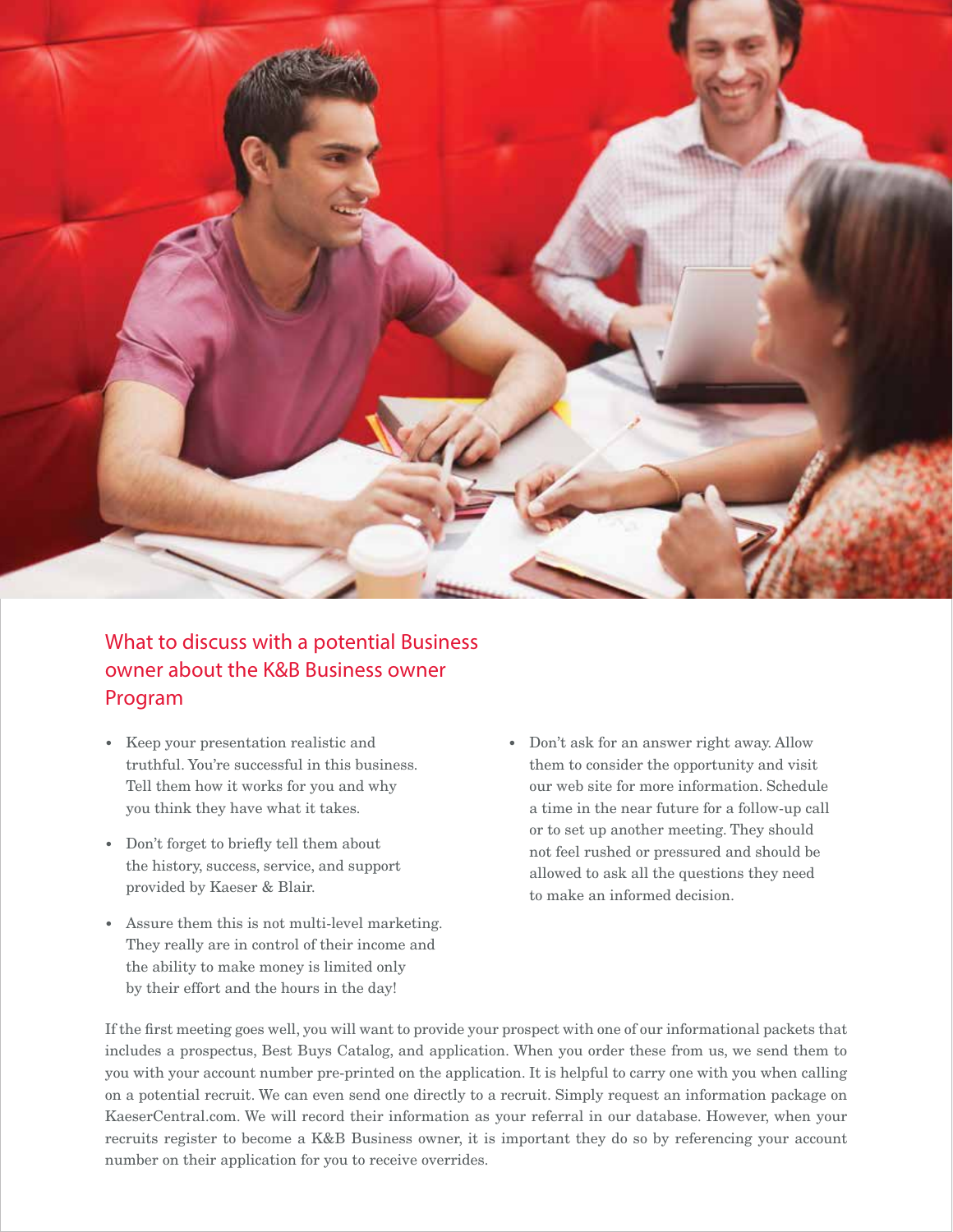#### Frequently Asked Questions

#### 1. CAN BUSINESS OWNERS WHO ARE PART OF A K&B BUSINESS OWNER NETWORK REFER THEIR OWN BUSINESS OWNERS AND CREATE THEIR OWN BUSINESS OWNER NETWORK?

Yes. The original business owner does not profit from the new business owner, only the business owner that refers the new business owner is eligible for overrides. This is why the K&B Business Owner Program is not multi-level network marketing.

#### 2. DO I ACT AS A SALES MANAGER OR A LIAISON BETWEEN K&B AND MY BUSINESS OWNER NETWORK?

No. Once they are registered as a K&B business owner, they submit orders to us and are paid the same way you are. We handle all the administrative functions for the business owners in your Network, including earning payouts, and we handle any problems with orders that may arise.

#### 3. CAN I DESIGNATE A TERRITORY TO MY BUSINESS OWNERS?

No. K&B does not limit any business owner's territory, and your business owners, like you, are encouraged to GO FORTH AND SELL.

#### 4. WHAT IF I DECIDE TO LEAVE THE PROMOTIONAL PRODUCTS BUSINESS?

You may choose to sell your business ownership, which could be valuable on the open market. We will honor the commitment we have with you and anyone whom you choose to sell your business ownership to in the future.

#### 5. WHAT HAPPENS TO MY OVERRIDE TRANSACTIONS IF I BECOME INACTIVE?

K&B business owners actively selling two years or longer will have benchmarked their "activity" by past success. A significant decline in established sales (generally a decline exceeding 50%) or in the case of business owners with less than two years with K&B and no sales for 90 days, will be determined to be "inactive." Inactive business owners forfeit override benefits. Overrides will be reinstated 30 days after a business owner becomes active again.

#### 6. WHEN ARE MY OVERRIDES PAID?

They are paid the first Wednesday of each month. You will receive an itemized list of every sale by each of the business owners in your network, and an override check or direct deposit in the amount of 20% based on a 50/50 gross margin split (less any charge backs) of their earnings.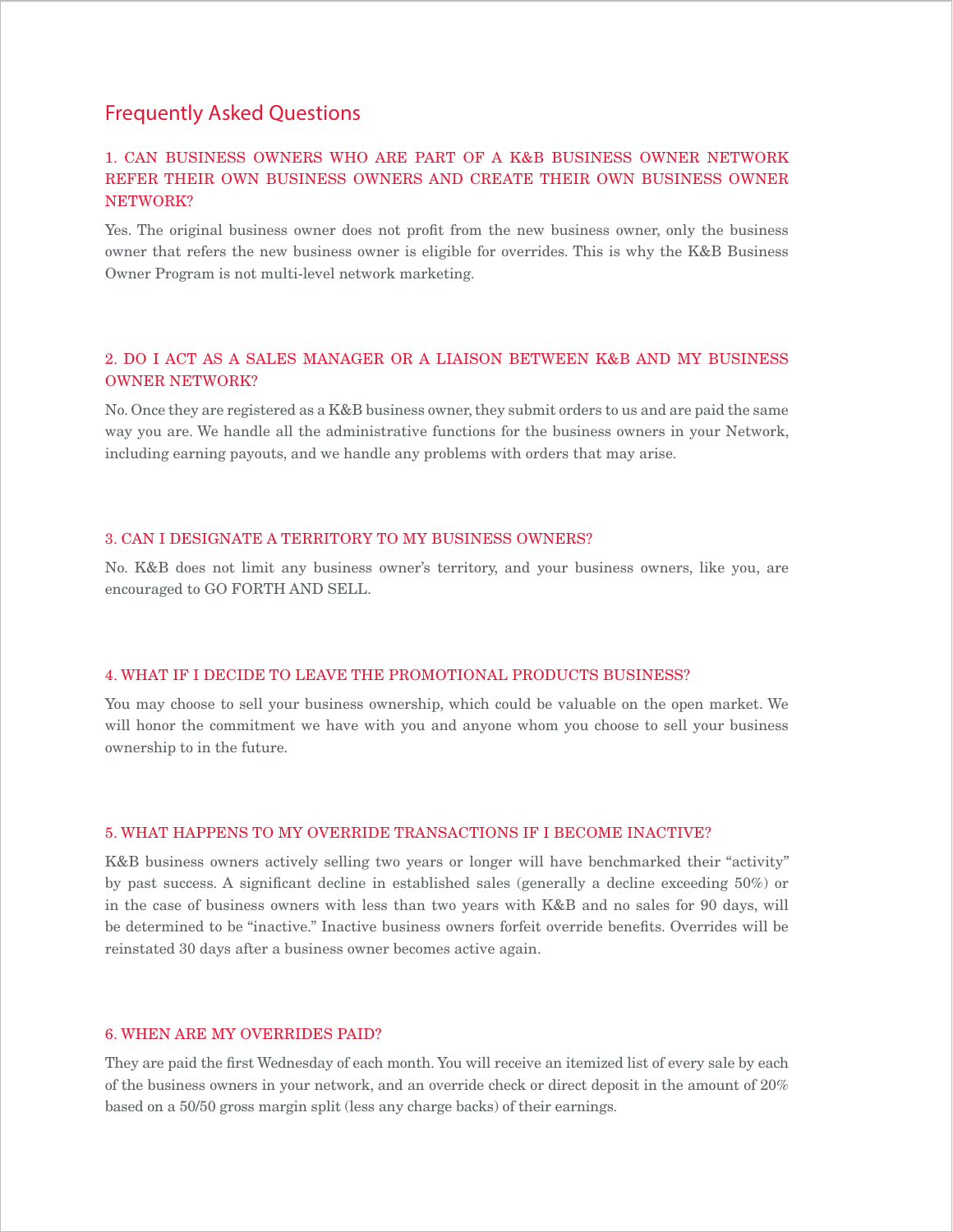# One-way to get a new business owner started with Kaeser & Blair… suggest they Test Us!

We recommend giving the recruit a Best Buys catalog, order form and application and invite him or her to put us through the paces before making a decision.

In situations where you believe the recruit to be exceptional, you might invite them to make a few calls with you. If you happen to make a sale, let your recruit write it up as their first order. If you make a large sale, keep it for yourself – the recruit will be impressed by the relative ease of the sale.

Remember that statistics for our industry show that two-thirds of the businesses you regularly call on will eventually place orders with you. This fact needs to be discussed with a prospective new business owner when making a call together. It will prevent any negative impact on the recruit if you happen not to write orders on a call.

Another helpful technique when talking with a potential new business owner is to suggest they test Kaeser & Blair by talking with some business contacts they may know personally. Encourage the recruit to ask about their use of promotional products: how they use them, whom they distribute to, etc. The recruit could mention they are thinking about entering the promotional products business and would like input on how they use promotional advertising. Suggest they show the Best Buys Catalog and ask if the products are priced competitively. Remind them to be prepared to write an order because the business contact may likely want to make a purchase!

# Questions?

Feel free to contact us – we're here to help you make more money and build the equity in your business. We will provide you with personal assistance and all the help you need to recruit top producers.

Kurt Kaeser *President, CEO* 800-642-9790 (Ext. 3503) Bob Lewellen *Business Owner Relations Director* 800-642-9790 (Ext. 3505)

Gregg Emmer *Chief Marketing Officer* 800-642-9790 (Ext. 3507)

Or you can contact one of our Division Managers – they are available to help build your business owner referrals.

Mike Furrow *East of Mississippi River Manager* 800-642-9790 (Ext. 3902)

Pete Rygol *West of Mississippi River Manager* 800-642-9790 (Ext. 3904)